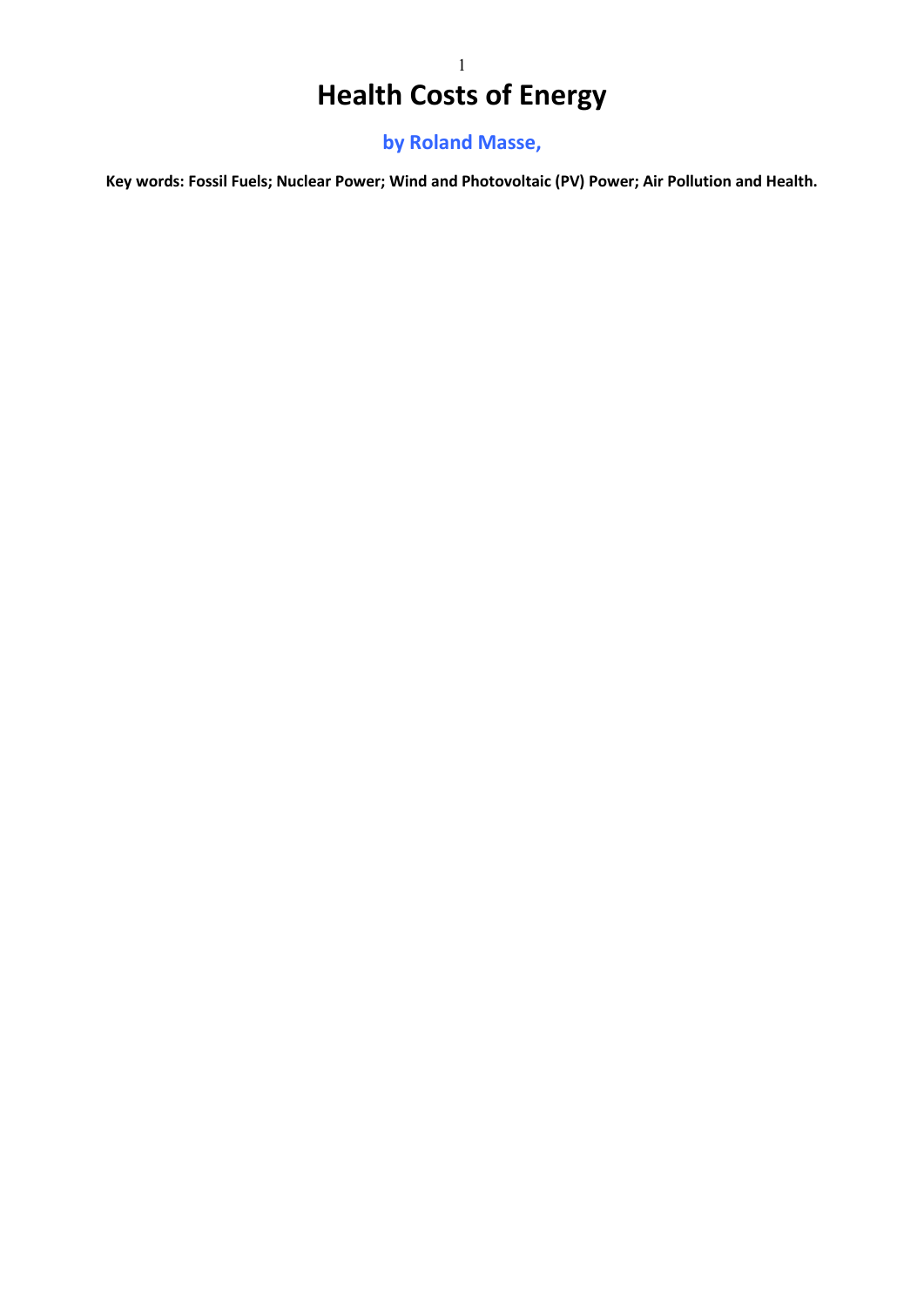### $\mathfrak{D}$ **Table of Contents**

| 2-2-4. Standardization and Comparison of the Risks Involved in the Electricity Production Process. 29 |  |
|-------------------------------------------------------------------------------------------------------|--|
|                                                                                                       |  |

## <span id="page-1-0"></span>1. - Introduction

The effect on health of global warming and the depletion of energy resources represents a major component of the external costs of energy.

The impact of the production and consumption of energy on human health contributes to a significant share of the external costs of energy; that is to say to the price that is not paid by the players of the energy market, but rather by the general public.

In the last European analysis<sup>1,</sup> an update of the ExternE study launched in the 1990's, the monetary impact on health is evaluated as ranking third, after climate change, and the depletion of energy resources: Fig. 1.

**Figure 1.** External monetary costs of energy in Europe (in billion Euros). The impacts on public health are referred to as ''Human toxicity'', ''Particulate matter formation'' a major component of air pollution, as well as a fraction of the costs of" climate change'', related to a few identified and quantifiable consequences of global warming on human health.

<sup>1</sup> *Subsidies and costs of EU energy* 2014*.*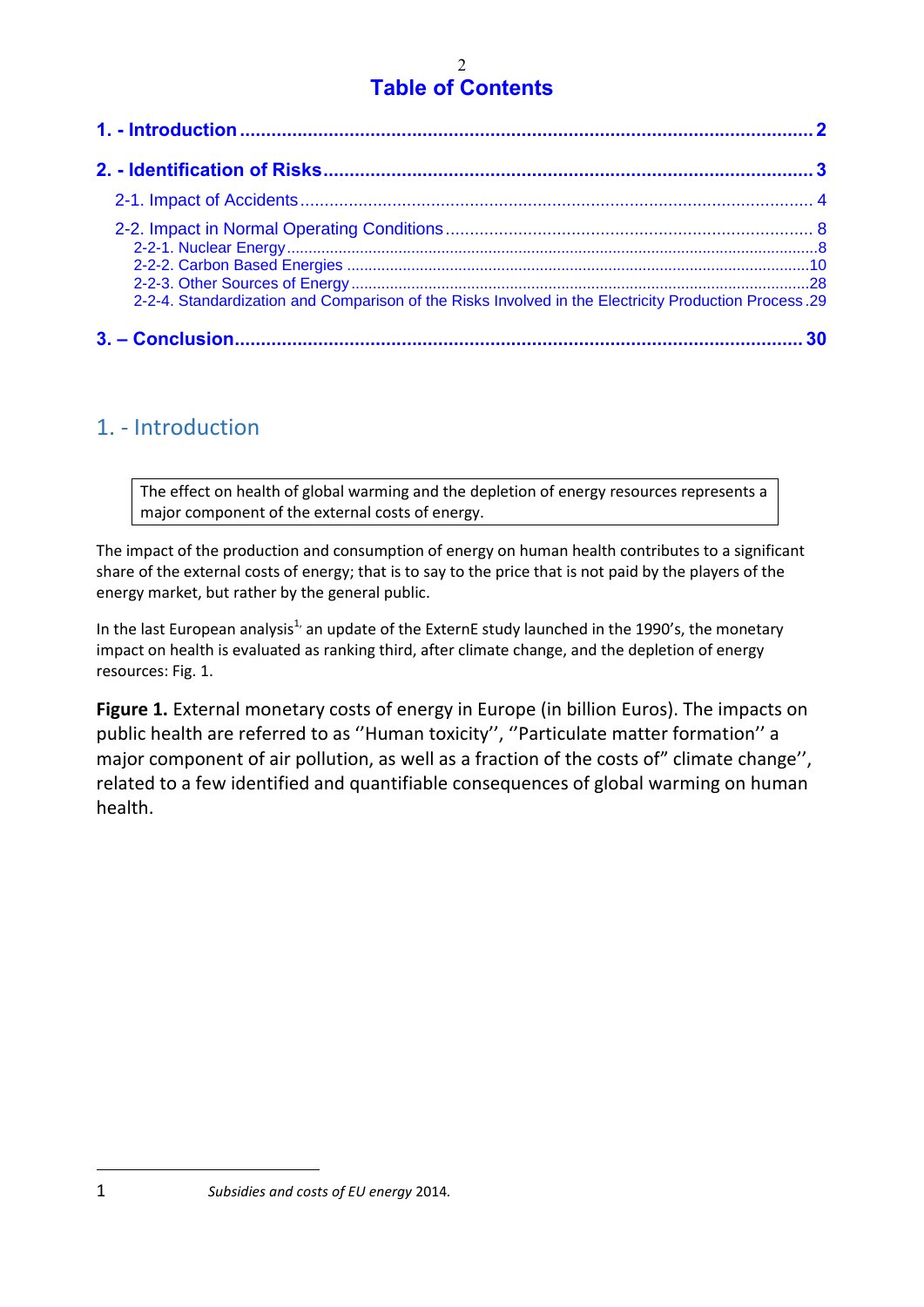

However, the costs of the impacts on health are liable to be revised upwards, considering the uncertainties regarding the cost of emerging global warming related pathologies, which are not included and the ever-increasing monetary evaluation of the worth of human life.

Moreover, a distinctive feature of the impacts on health is that it introduces a significant ethical dimension into the analysis: although the benefits of energy are enjoyed by the entire community, the medical consequences of energy impacts are supported exclusively by the victims. Mutualizing health costs, calculated as the mean loss of life expectancy, implicitly supports the hypothesis that the health burden is shared equitably. This is far from likely if the recognized existence of at-risk groups and the inequitable occurrence of chronic diseases such as cancer are taken into account. This consideration is important in that it has a direct influence on the acceptance of risks, these being difficult to sell on the sole basis of cost optimization.

# <span id="page-2-0"></span>2. - Identification of Risks

Ascertaining the health damages that can be attributed to energy, implies that the complete life cycle of each energy sector and of each of its components be considered. This includes the impacts of extraction, transformation, production, transportation and creation of wastes, both in accidental situations and in normal operating conditions.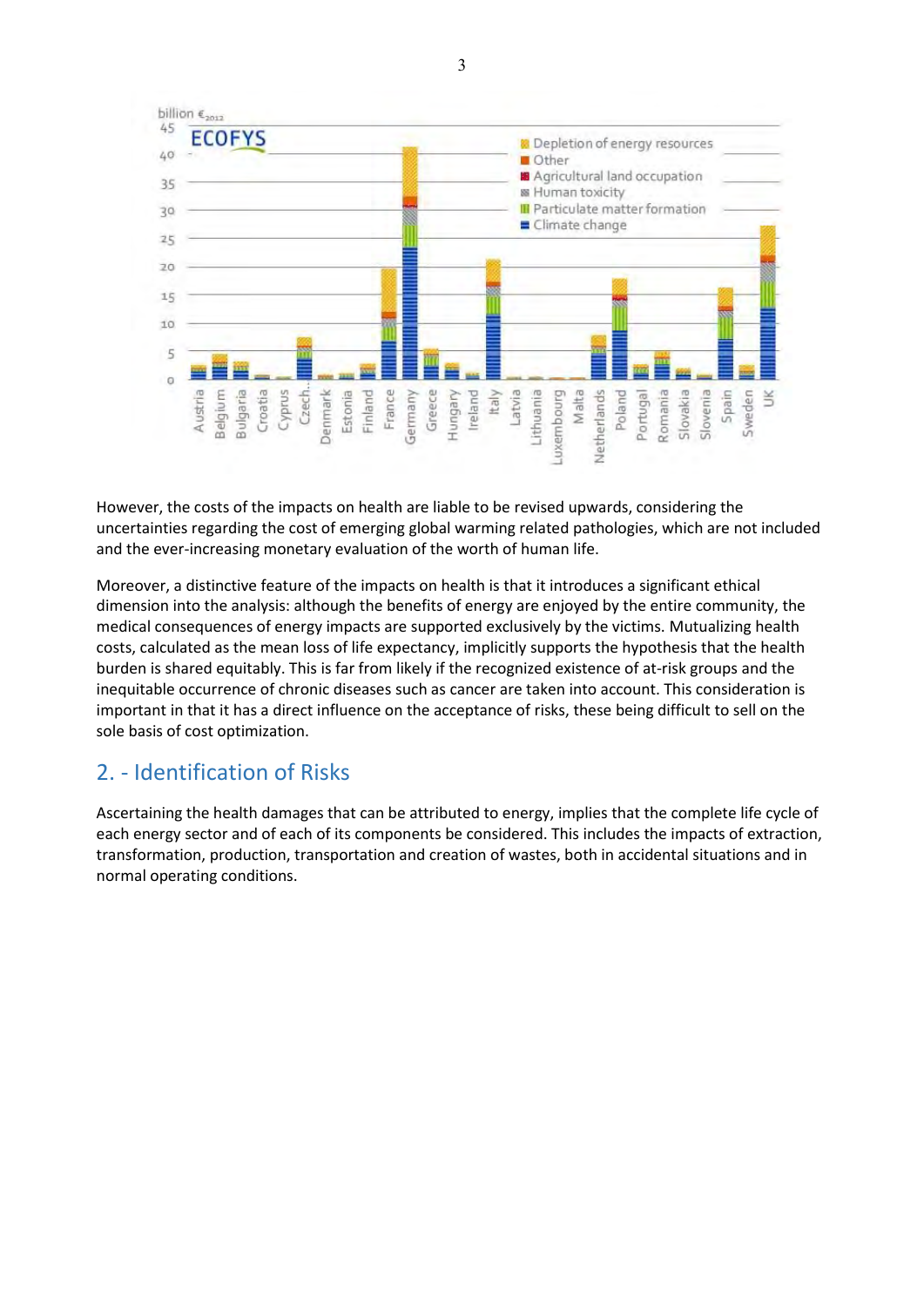### <span id="page-3-0"></span>2-1. Impact of Accidents

Energy production entails damaging effects over its entire life cycle. First, via the occurrence of serious accidents befalling professionals as well as the general public. From 1970 to 2008, 442 of these accidents were reported in the OECD countries, resulting in nearly 8,900 accidental deaths attributable to, in decreasing order, the oil, gas, and coal sectors. In non-OECD countries, over 2,900 accidents caused more than 90,000 accidental deaths ascribable to coal, hydroelectricity, oil, and gas. Three accidents affected nuclear power plants, of which only the Chernobyl accident caused 31 deaths due to a lethal radiation dose.

The deaths immediately following an accident are well documented only for major accidents involving hydraulic dams, the transportation and storage of fuel oil derivatives, nuclear energy and accidents in coal mines. On the contrary it is difficult to determine the share of victims that are attributable to decentralized energy sources: wind-power, photovoltaic and biomass.

In the case of nuclear energy, deferred deaths among professionals or the public due to cancer or other possible diseases that can be a late consequence of accidental overexposure to ionizing radiations are added to the immediate or very early deaths; the deferred deaths are evaluated according to models whose validity is under discussion in the case of very low exposure; the total number of deaths by cancer after Chernobyl can thus vary from 4,000 to 30,000, depending on whether or not the model is applied only to exposures greater than 100 mS where epidemiological data are available or also to exposures below 100 mSv where we have no epidemiological data.

On the contrary, the delayed consequences on human health of environmental contamination due to energy sources other than nuclear, are not taken into account. Finally, the collateral effects of accidents that disrupt living conditions, via mandatory evacuations are a major factor of anxiety, whose impacts on human health should be identified carefully. The Chernobyl and Fukushima experiences show that the effects of such disruption can exceed those of direct accidents.

One million residents were displaced because of accidents other than nuclear.

The consequences of the most severe accidents are well known after the ENSAD study (ENergy-related Severe Accident Database) carried out by the Paul Scherrer Institute in 1998<sup>2</sup>. These estimations were updated in 2014 and they now cover the 1970-2008 period<sup>3</sup>.

1998

<sup>2</sup> Hirschberg et al.: *Severe accidents in the Energy Sector 1st Edition Swiss Federal Office of Energy* 

<sup>3</sup> Burgher P., Hirschberg S.: *Comparative risk assessment of severe accidents in the energy sector. Energy Policy, 74, 2014, S45-S56.*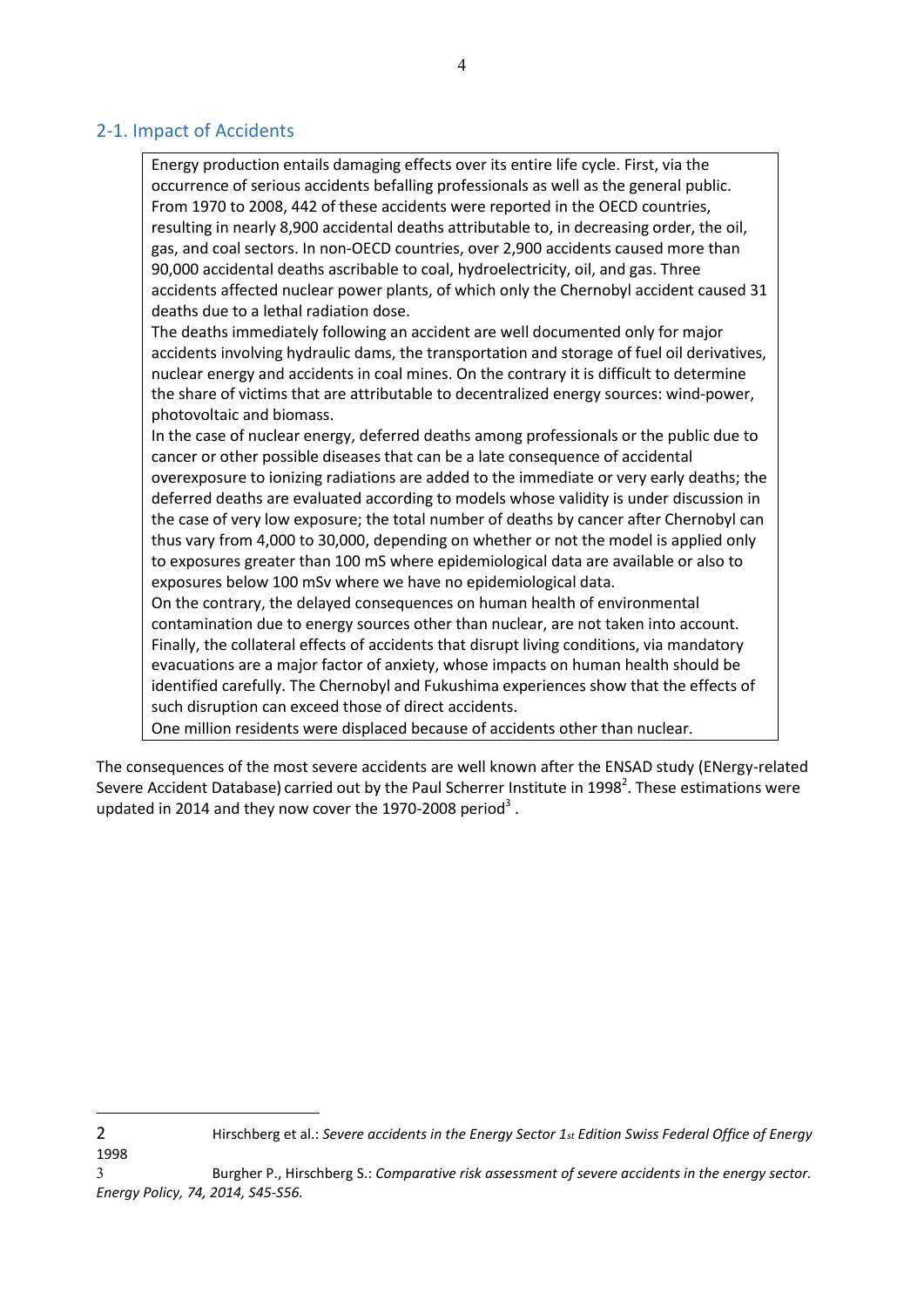**Table 1.** Number of serious accidents and premature deaths attributable to the following energy sectors<sup>4</sup>: coal, oil, natural gas, LPG, hydroelectricity, nuclear power. TA 'severe accident' is one that meets one of the following criteria: at least 5 deaths, or 200 or more evacuees; or a ban on consumption of locally produced food, or a hydrocarbon spill exceeding 10,000 tonnes, etc.

|                 |           | <b>OECD Countries</b> |                            | <b>Non-OECD Countries</b> |                 |                      |  |  |  |
|-----------------|-----------|-----------------------|----------------------------|---------------------------|-----------------|----------------------|--|--|--|
| <b>Energy</b>   | Accidents | Number of             | Number of                  | Accidents                 | Number of       | Number of Deaths     |  |  |  |
| <b>Sector</b>   |           | Deaths                | Deaths/GWe/yr <sup>a</sup> |                           | <b>Deaths</b>   | /GWe/yr <sup>a</sup> |  |  |  |
| Coal            | 87        | 2,259                 | 0.157                      | 2,394                     | 38,672          | 0.597                |  |  |  |
| China 1994-1999 |           |                       |                            | 818                       | 11,302          | 6.169                |  |  |  |
| China 1999-2008 |           |                       |                            | 1,214                     | 15,750          |                      |  |  |  |
| Outside China   |           |                       |                            | 162                       | 5,788           |                      |  |  |  |
| Oil             | 187       | 3,495                 | 0.132                      | 358                       | 19,516          | 0.897                |  |  |  |
| Natural gas     | 109       | 1,258                 | 0.085                      | 78                        | 1,556           | 0.111                |  |  |  |
| LPG             | 58        | 1,856                 | 1.957                      | 70                        | 2,789           | 14.896               |  |  |  |
| Hydro           | 1         | 14                    | 0.003                      | 21                        | 30,069          | 10.285               |  |  |  |
| Nuclear         | 0         | 0                     | 0                          | 1                         | 31 <sup>b</sup> | 0.048                |  |  |  |
| <b>Biofuel</b>  | 0         | 0                     | 0                          | $\Omega$                  | 0               |                      |  |  |  |
| <b>Biogas</b>   | 0         | 0                     | 0                          | 2                         | 18              |                      |  |  |  |
| Geothermal      | 0         | 0                     | 0                          | 1                         | 21              |                      |  |  |  |
| <b>Total</b>    | 442       | 8,882                 |                            | 2,925                     | 92,672          |                      |  |  |  |
|                 |           |                       |                            |                           |                 |                      |  |  |  |

aValue calculated over the 1970-1999 period.

 $\overline{a}$ 

<sup>b</sup>Concerns the victims that died within 2 months after the accident.

In figure 2, the energy sources are compared for the same time period after normalization to the production of electricity; crippling injuries and the number of evacuees is also included.

<sup>4</sup> In this text, GWe.time unit and TWe.time unit always refer to the energy produced and not to the energy consumed.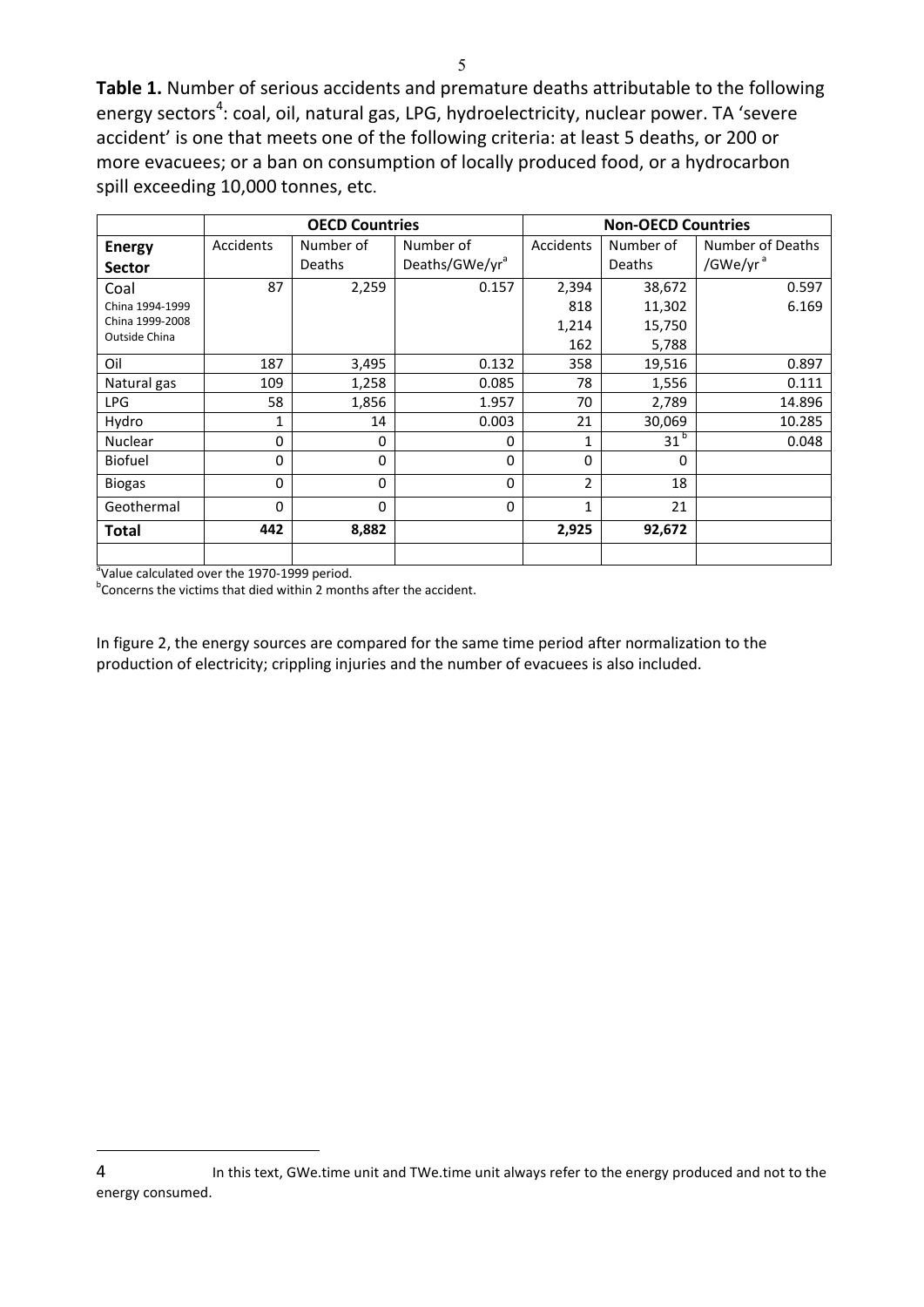

Fig.2. Mortality, injury and evacuee rates<sup>5</sup> per GWe.yr from 1969 to 2000<sup>6</sup>.

The distribution of accidents according to the ENSAD (Energy-related Severe Accident Database) is as follows: for coal, 96% from mining; for oil, 76% from transportation and storage, 15% from drilling and 8% from refining; for natural gas, 78% from transportation and storage, 6% from drilling, and 5% from production; for nuclear, entirely from production.

Deferred deaths attributable to accidental environmental exposure to fossil fuel derivatives and biomass, are not included.

In the case of nuclear power, the death count comes essentially from the extrapolated evaluation of radiation-induced cancers<sup>7</sup> that might appear over a period of up to 50 years after exposure. Today, these cancers cannot be distinguished from those that could be due to other causes in the exposed

 $\overline{a}$ 

<sup>5</sup> The evacuations of more than 200 persons resulted from: 65 accidents from oil, 28 from LPG, 18 from natural gas, 3 from hydro dams, 2 from nuclear. Altogether, evacuations affected more than 1 million 500,000 residents. Among the larger evacuations, we find: for LPG: 220,000 evacuees in 1979 at Mississauga Canada and 200,000 in 1984 in Mexico City; for hydroelectricity: 150,000 evacuees in 1979 in Moravi, India; for nuclear energy, 144,000 evacuees in 1979 in the USA, at TMI and 135,000 in 1986 in Ukraine, Chernobyl; for oil, 100,000 evacuees in 1988 at Mexico City.

<sup>6</sup> There is data relative to photovoltaic accidents, according to the techniques used (Fthenakis et al. *Solar Energy*, 85,1609, 2011). These concern about a hundred deaths, yielding normalized rates in the order of  $10<sup>-3</sup>$  per GWe.year, to which deaths incurred while installing the panels on roofs should be added, but there is no global evaluation of these. There is no complete data base for accidents in the wind power sector; despite diverse accidental material damage, human accidents are rare. In a Los Angeles Times review dated 08/03/2011, 78 fatal accidents are reported to have occurred between 1970 and 2010, half of which happened in the USA. In the offshore wind sector, 959 accidents were reported in 2014 in Northern Europe, justifying 44 work days off; although no fatal accident was recorded (Environment et technique 348, 2015 – *Environment and Technique* 348, 2015). The most complete inventory is given in the Caithness Windfarm forum 2017 compendium and concerns 2,057 accidents and 130 deaths worldwide [http://caithnesswindfarms.co.uk/accidents.pdf,](http://caithnesswindfarms.co.uk/accidents.pdf) but these statistics, according to the authors, could cover less than 10% of the real accidents.

<sup>7</sup> A 0.2% per Sv risk of transmittable genetic disease occurrence is added to the liabilities of exposure, even though no such link has been established epidemiologically.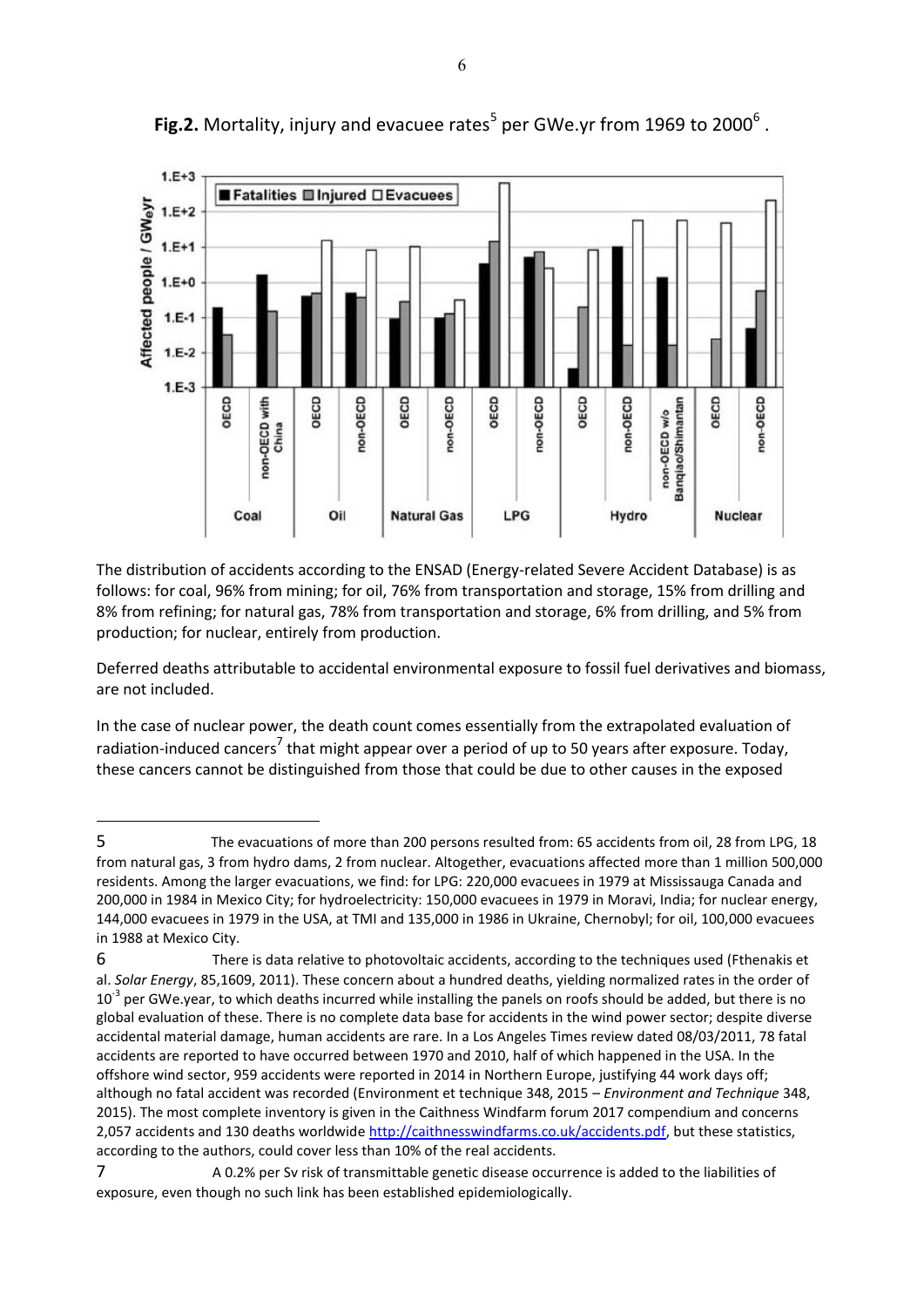populations. For exposures greater than 100 mSv, the epidemiological data from Hiroshima and Nagasaki survivors serve as a reference for risk estimation.

Concerning exposures below 100 mSv, no data establishes a risk directly proportional to the dose received; however, to be on the safe side, it is generally accepted today that such a risk cannot be excluded.

Depending on whether this hypothesis is considered valid for all populations worldwide, regardless of how low the doses received are, or whether the calculation is restricted to populations who received doses not off by several orders of magnitude from 100 mSv, the estimated death count varies significantly. Thus, the Paul Scherrer Institute calculation ranges between 9,000 and 33,000<sup>8</sup> deaths occurring mainly at the end of the expected lifetime, all of which are ascribed to Chernobyl. Using the same hypothesis, the TMI accident would yield 1 attributable death.

For the Chernobyl liquidators who, from 1986-1987, were exposed to more than 150 mSv (Unscear 2008<sup>9</sup>), restricting the accountable deaths to radiation-induced cancers underestimates fatalities: excess premature deaths due to radio-induced cardiovascular effects also must be taken into account, these weighing on health about as heavily as cancer. These effects appear only above a dose threshold that is higher than most accidental environmental exposures.

Beyond the direct effects of irradiation, indirect effects resulting from post-accidental crisis management, such as those attributable to territory evacuations, should also be considered. This concerns about 115,000 residents in the Chernobyl area and 160,000 near Fukushima.

This component has its share of health costs, but it is difficult to evaluate. Yet, these indirect effects can exceed by far the health costs directly due to the accident itself. In the case of the Fukushima accident, while ionizing radiation claimed no victims, population displacement and relocation in makeshift accommodations brought the Japanese authorities to recognize about 2,000 premature attributable deaths<sup>10</sup>. The collection of these cases continues more than 5 years after the evacuation. The immediate dramatic consequences of this evacuation in a country devastated by the tsunami of March 11, 2011, only partially explains this administrative account. Also, to be considered are the aftereffects that are suffered by the victims, such as post-traumatic stress; despair resulting from having had to leave their living environment; from being exposed to an insidious danger; and the difficulty of facing an unknown, possibly hostile, social environment. These are the source of many real disorders and a long series of depressive episodes and suicides $^{11}$ .

In its assessment of the costs of a nuclear accident in France involving 100,000 evacuees, the IRSN evaluates the share of these psychological effects to be between 12 and 22 billion Euros<sup>12</sup>. This postaccident component is probably the heaviest burden on health in the Chernobyl accident; it is at the origin of such extremely pessimistic evaluations as those published in the *Annals of the New York* 

<sup>8</sup> The number, 33,000 deaths from cancer, was derived from the assessment of a worldwide collective dose amounting to 600,000 man.sieverts obtained from the 2006 TORCH report subsequent to the Chernobyl forum. The risk coefficient retained, regardless of the dose, is 5% fatal cancers per Sv. The 2008 revision of the UNSCEAR report reaches, in fact, a global collective dose of 300. 000man.Sv, which should lead to a maximal estimate of 15,000 fatal cancers, according to the linear no threshold model.

<sup>9</sup> United Nations Scientific Committee on the effect of Atomic Radiation: *Sources and Effects of Ionizing Radiation United Nations 2008.*

<sup>10</sup> *The Japan Times*, Feb 20 2014.

<sup>11</sup> Samet J, Chanson D . *Fukushima Daiichi Power Plant Disaster: how many people were affected, 2015 Report.* 

<sup>12</sup> IRSN *Méthodologie appliquée par l'IRSN pour l'évaluation du coût d'accidents nucléaires en France, PRP-CRI/SESUC/2013-00261, 2013.* (Describes the methodology used by IRSN to estimate the cost of potential nuclear accidents in France).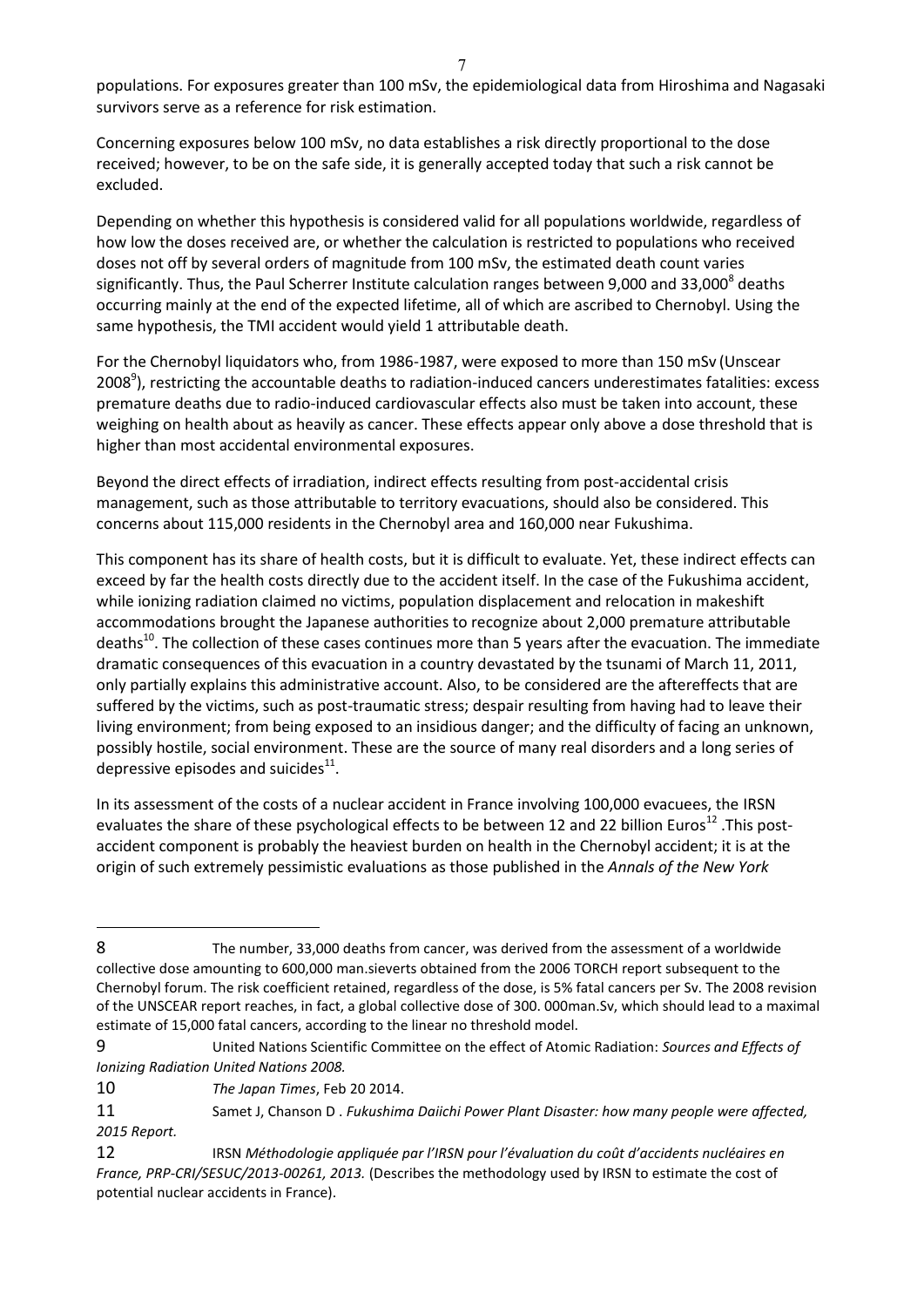Academy of Science by the ex USSR dissidents<sup>13</sup>, who conclude—however, with no verifiable methodology – that there were a million excess deaths. After the Chernobyl accident, the early handling of the populations was not organized as it had been for the displaced persons of TMI, or for the populations of Fukushima, so that an exact assessment of its indirect effects on health will never be possible.

The indirect post-accident impacts on health are systematically evaluated for the nuclear sector and only marginally in the case of environmental contamination due to accidents in the petroleum derivative and coal sectors where the cost of environmental damage dominates. They should, however, be considered in such situations, as they should be when the environment is deteriorated in relation with mining activities both in normal and in degraded mode operation (Bayan Obo for rare earths; Alberta for the extraction of bituminous sands; Gazweiler for lignite; the Appalachians in the United States for coal) or in the case of population displacements to fill large dams (Three Gorges Dam: 1.4 million displaced persons according to Wikipedia).

## <span id="page-7-0"></span>2-2. Impact in Normal Operating Conditions

### <span id="page-7-1"></span>2-2-1. Nuclear Energy

Nuclear energy professionals are monitored by dosimetry and are regular objects of epidemiological studies. Of these, uranium miners occupationally exposed to radon have developed more than 10,000 fatal cancers since 1946, the majority in the former GDR. Other occupationally exposed personnel have a better life expectancy than the general population, however a comparison of the most exposed with the less exposed personnel reveals an excess of cancers and leukemias, on the order of 0.1%, which could be attributable to their exposure. Based on the linear no threshold model we can formulate the hypothesis of about 300 excess cancers for 300,000 nuclear workers studied worldwide in 2015.

The general public is exposed to extremely low doses from installation outflows. These doses amount to about 1% to 0.1% of natural radioactivity. No risks can be linked to these very low dose levels.

In normal operating conditions, just as in accidental conditions, the essential risk factor for professionals and the public is external or internal overexposure to ionizing radiations.

The evaluation of the exposure results from measurements and modeling. For workers other than uranium miners who are exposed to radon, the accumulated dose comes mainly from external exposure, as measured individually or collectively; for the general public, the exposure results mainly from radionuclides escaping to the environment and the dose is evaluated by modeling their transfer to air, water and the food chain, on a local, regional, and global scale. This results in external and internal dose components, whose value is obtained from conversion tables, which translate the becquerels ingested or inhaled into effective doses. The international elaboration of these tables implies that the biological destiny of each radionuclide be known and that weighting factors be used to take into account the type of radiation and to weigh each organ's retention capacity for delayed risks.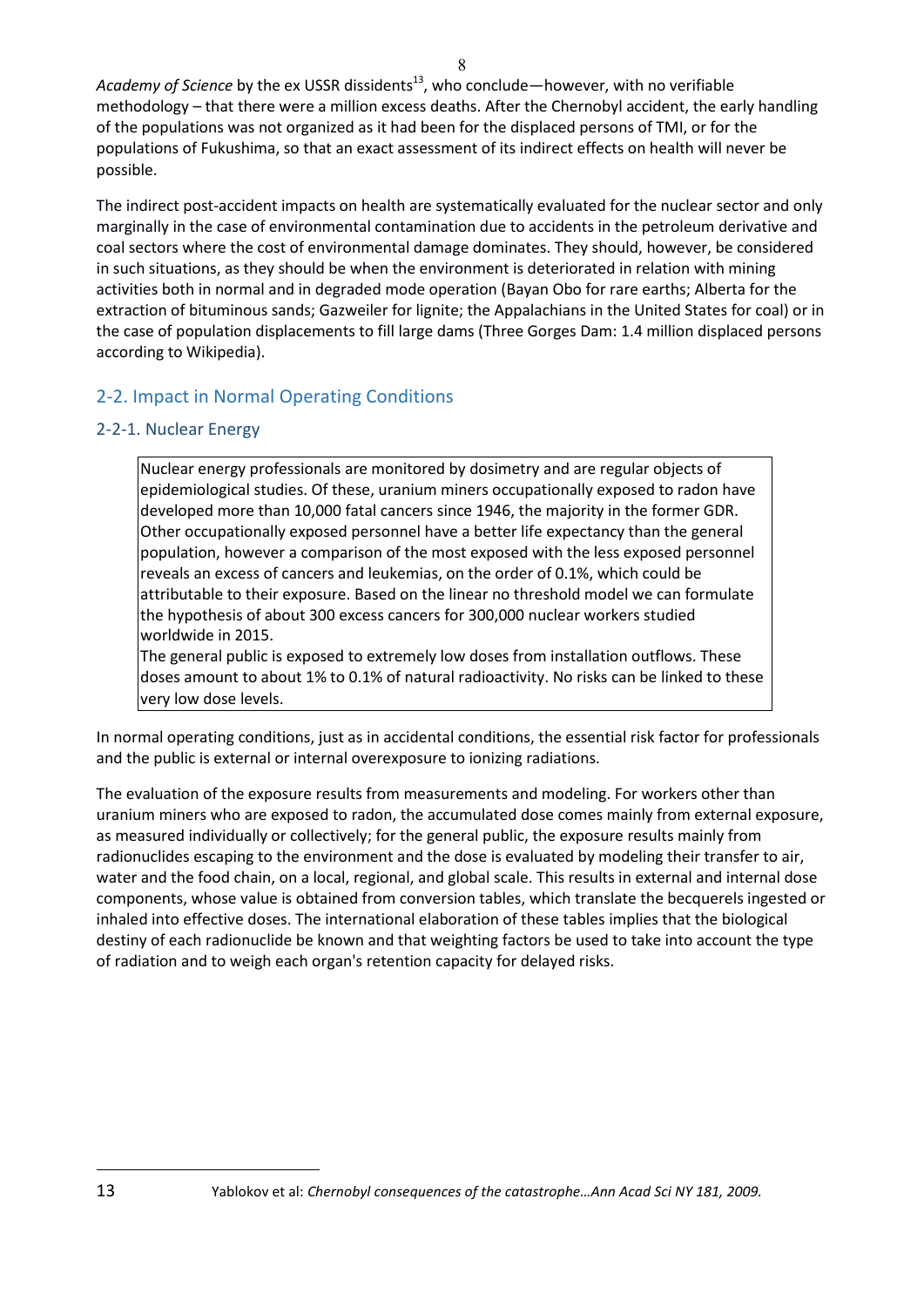| I            |        |  |
|--------------|--------|--|
|              | I<br>ĉ |  |
| I<br>۰.<br>v |        |  |

## Table 2. Collective doses per TWh (sum of individual doses expressed in man-sieverts) in the French nuclear fuel cycle (OECD 2003 $^{14}$ )

| Nuclear Fuel Cycle               | Collective Dose (Man-Sv/TWh) |                 |                 |  |  |  |  |  |
|----------------------------------|------------------------------|-----------------|-----------------|--|--|--|--|--|
| <b>Extraction and Treatment</b>  | <b>General Public</b>        | Workers         | Total           |  |  |  |  |  |
| Conversion                       | 1.77E-01 (1%)                | 1.12E-01 (32%)  | 2.89E-01 (2%)   |  |  |  |  |  |
| Enrichment                       | 2.68E-05 (0%)                | 8.33E-06 (0%)   | 3.52E-05 (1%)   |  |  |  |  |  |
| <b>Fuel Production Process</b>   | 3.50E-05 (32%)               | 7.14E-03 (2%)   | 2.32E-03 (0%)   |  |  |  |  |  |
| <b>Production of Electricity</b> | 2.16(17%)                    | 2.02E-01(58%)   | 2.36(18%)       |  |  |  |  |  |
| Decommissioning                  | 1.45E-04 (0%)                | 2.16E-02 (6%)   | 2.17E-02 (0%)   |  |  |  |  |  |
| Reprocessing                     | 1.03E-01 (1%)                | 1.76E-03 (1%)   | 1.03E+1 (79%)   |  |  |  |  |  |
| L&IL Waste Storage               | 2.57E-02 (0%)                | 1.00E-04 (0%)   | 2.58E-02 (0%)   |  |  |  |  |  |
| <b>HL Waste Storage</b>          | 1.36E-01 (1%)                | 6.00E-07 (1%)   | 1.36E-01 (1%)   |  |  |  |  |  |
| Transportation                   | 9.50E-04 (0%)                | 1.14E-03 (0%)   | 2.09E-03 (0%)   |  |  |  |  |  |
| Total                            | 1.28E+01(100%)               | 3.48E+01 (100%) | 1.31E+01 (100%) |  |  |  |  |  |

For the complete cycle, the outcome is 13.1 man-Sv per TWh calculated over a 100,000-year period. If the calculation is limited to the first 100 years, the collective dose can be evaluated as 2.5 man-Sv.

Applying this model to all the nuclear production worldwide, and distributing the doses over the world population, Rabl 2001<sup>15</sup> estimates the dose per person at 2.5 microsieverts per annum. With a slightly different approach, UNSCEAR 2000 $^{16}$  finds a value 10 times smaller. These dose levels are about one thousandth the natural radioactivity levels, whose impact on health, if it exists, can only be unapparent.

Professionally exposed groups constitute a set in which the health impacts of ionizing radiation exposure can be detected. This is the case for uranium miners who are exposed to radon. More than 10,000 of them have died of lung cancer since 1946, among whom more than 7,000 were in the ex GDR $^{17}$ , the majority being exposed to extremely high levels. In France, 211 miners died of lung cancer out of 5,000 exposed miners, that is 1.43 times the expected frequency in a comparable non-exposed male population<sup>18</sup>. For other nuclear workers, epidemiological studies find a cancer deficit when compared to the general population, this being interpreted as a healthy worker effect; but what this protection from cancer-related diseases implies, is unclear. Nevertheless, it is possible to discern an effect of ionizing radiation on nuclear workers by comparing among themselves affected personnel who received different dose levels. Again, in keeping with the linear no threshold model (INWORKS 2015)<sup>19</sup>, the probability of death by cancer would be increased by 0.1% in the 300,897 monitored worker population, or about 300 excess cancers among the expected 75,000.

14 OECD Electricité nucléaire : *Quels coûts externes, NEA 4373, OECD 2003.*

- 15 Rabl A Spandaro J : *Les coûts externe de l'électricité, revue de l'énergie, 525, 151, 2001.*
- 16 United Nations Scientific Committee on the effect of Atomic Radiation: *Sources and Effects of Ionizing Radiation United Nations 2000*.
- 17 Becker K: *Health Effects of High Radon Environment Non-linearity in biology toxicology and medicine, 1, 3, 2003.*
- 18 Rage E et al. *Cohorte française des mineurs d'uranium, Archives des maladies professionnelles et de l'environnement, 74,669, 2013.*
- 19 Richardson D et al: *Risk of cancer from occupational exposure to radiation, doi: 101136/bmj/h5359*.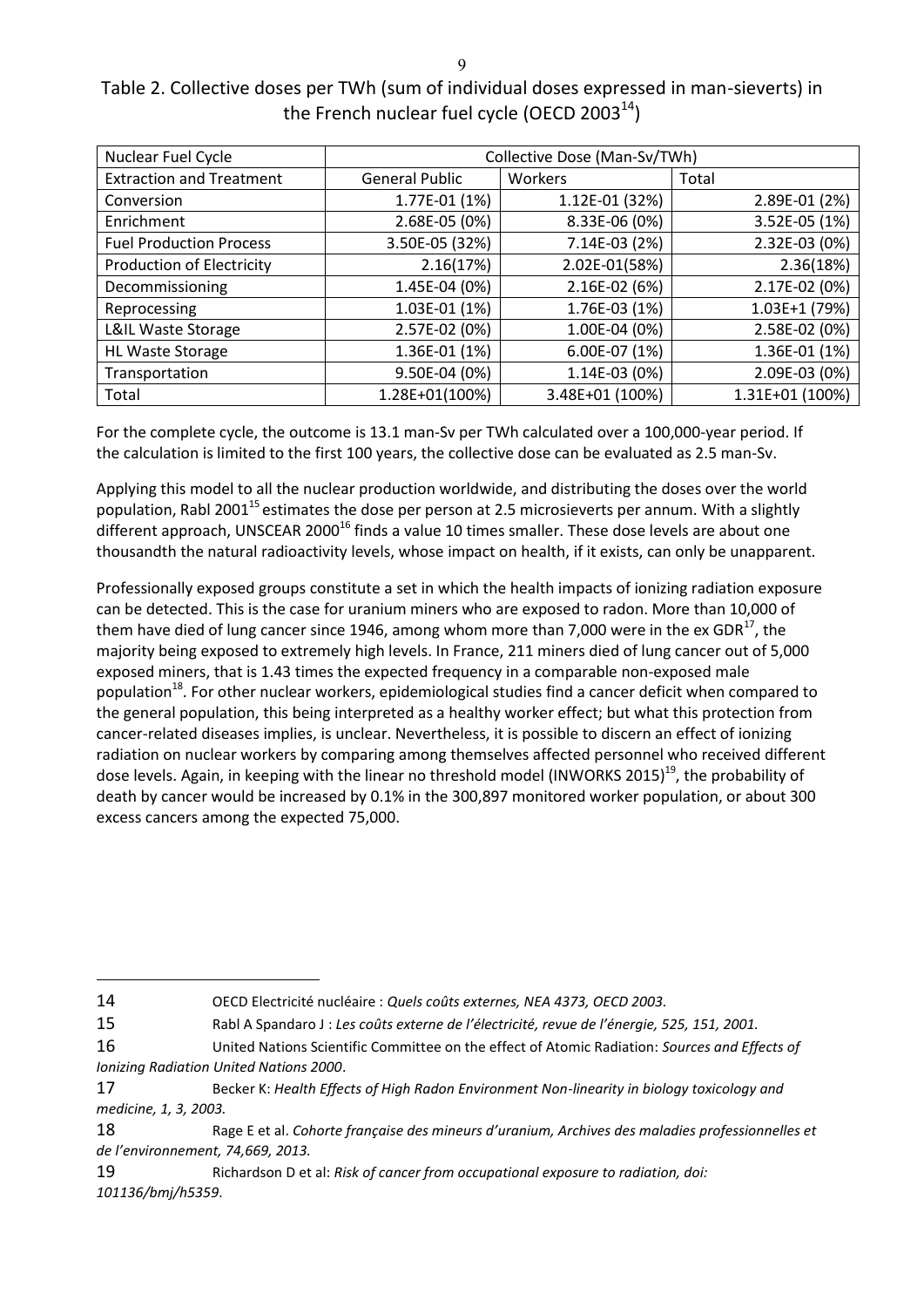### <span id="page-9-0"></span>2-2-2. Carbon Based Energies

### 2-2-2-1. Coal Extraction

Coal extraction entails many occupational accidents and exposes coal miners to pneumoconiosis (silicosis). Nearly 100,000 miners suffered from this in France; and today, this illness still causes, on average, 0.4 deaths per 100,000 inhabitants per year worldwide. In China, the figures show that 500,000 miners are afflicted, with 20,000 new cases each year.

 Aside from accidents, coal extraction leads to occupational diseases due to coal dust inhalation: pneumoconiosis-silicosis and lung cancer. From 1946 to 1986, according to French coal mine statistics, 34,000 miners died of silicosis, among a maximum of 330,000 miners in 1950—two-thirds of whom were deep miners, 20% of them having been recognized as suffering from silicosis. These numbers are probably underestimated and the total number of deaths from silicosis has been reappraised to between  $80,000$  and  $120,000^{20}$ .

The present average number of deaths per year due to coal miner pneumoconiosis is 0.4 per 100,000 inhabitants worldwide, with about 80 in Germany<sup>21</sup> and 140 in the United Kingdom<sup>22</sup>.

The prevalence of pneumoconiosis-silicosis cases in China currently involves more than 500,000 miners, with a number of new cases probably larger than 20,000 per year. These figures are probably considerably underestimated and should also include more than 10,000 lethal work accidents per year<sup>23</sup>.

## 2-2-2-1. Health Impacts of  $CO<sub>2</sub>$

 $\overline{a}$ 

The accumulation of  $CO<sub>2</sub>$  in the atmosphere due to carbon-based energy generation is responsible for climate warming and seriously impacts human health in many ways.

The emission potential for coal and lignite is of the order of 350 g/KWh, it is 280 g/KWh for fuel oil and 200 g/KWh for natural gas (CITEPA Ominea). For electricity production, these values are around 1000 g for lignite and coal, 900 g for heavy oil, 750 g for the diesel of electricity generators, and 450 g for Combined Cycle Gas Turbine (CCGT) plants $^{24}$ .

The annual production of  $CO<sub>2</sub>$  in France in 2014 was 300 Mt, about half of which originated from oil for home heating, gasoline, diesel fuel and non-road diesel (NRD), and the other half was split between the manufacturing industry, agriculture, and energy transformation, not including the production from biomass (CITEPA-Secten 2016).

The production of  $CO<sub>2</sub>$  is the risk factor common to all carbon-based energy sources and has a determining role in global warming linked to multiple impacts on health. More than ¾ of the warm days since 1850 have been attributed to global warming and the resulting heat waves caused more than 20,000 premature deaths in France. It also appears, that aside from heat waves, more than 7% of global mortality results from the effects of temperature and that no benefit is to be expected from the

<sup>20</sup> Rosental PA. *La silicose comme maladie professionnelle transnationale. Revue Française des Affaires Sociales* 2008/2 La Documentation Française.

<sup>21</sup> *Coal workers pneumoconiosis in Germany, HealthGrove global Health Statistics 2017.* 

<sup>22</sup> *HSE, Coal workers pneumoconiosis statistics 2017*.

<sup>23</sup> Huang Irène in Santé et travail à la mine, Judith Rainhorn, Presse Universitaire le Septentrion, 2014 pages 207-234.

<sup>24</sup> Ref.: Bernard Durand personal communication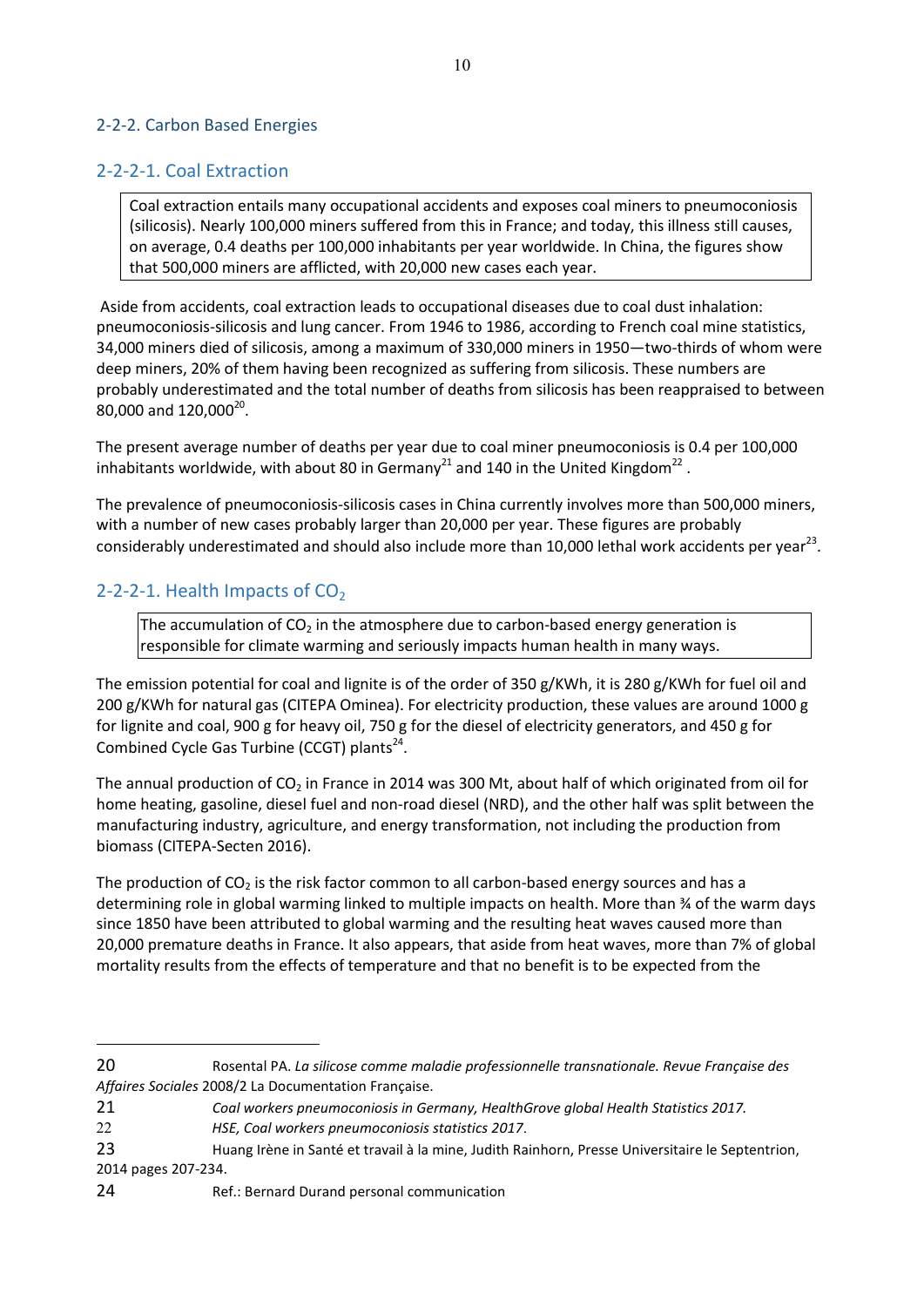disappearance of cold days<sup>25</sup>. Additionally, global warming modifies the distribution of agricultural and water resources, leading to anticipate significant health repercussions that are difficult to assess. Finally, climate change is already having an impact on the distribution of nuisance plant species, some of which cause serious allergies (ambrosia); and on the proliferation in temperate countries of tropical, vectorborne diseases such as the dengue, the chikungunya, and the Zika virus disease. In tropical countries, the evolution of contagious diarrhea is directly linked to global warming, that of malaria as well.

Carbon dioxide is also a factor that exacerbates the impact of air pollution by increasing exposure to ozone and various organic carcinogens<sup>26</sup>.

## 2-2-2-2. Toxic Emissions

 $\overline{a}$ 

During combustion, carbon-based energy sources release several gaseous and particulate matter toxic pollutants. Among the most representative are:  $\text{- CO}$ , NOx, SO<sub>2</sub> gases, and ozone formed as a secondary pollutant by photochemical reaction; - non-methane volatile organic compounds; the particulate phase as a whole or subdivided in different granulometric classes according to the level of granulometric cutoff (PM $_{10}$ , PM $_{2.5}$ , nanoparticles...).

The composition of the gases and the particulate matter phase varies according to the energy source: coal, oil, or biomass, and some metallic or organic elements make it possible to trace their origin.

These different components represent several classes of danger— local irritants or systemic poisons—specifically neurotoxic, mutagenic and carcinogenic; however, it is essentially through local action in the respiratory tract and blood vessels that their toxicity is exercised.

The energy sector in France releases several toxic compounds to the atmosphere among which the most significant were grouped by the CITEPA as displayed in Table 3 where the last column gives the share of the energy sector in the global national emissions, all sectors included.

25 Pascale M et al: *Changement climatique et santé. Bulletin Epidémiologique Hebdomadaire 38-39, 718, 2015.*

26 Jacobson M: *On the causal link between carbon dioxide and air pollution mortality. Geophysical Research Letters, 35, L03809, 2008.*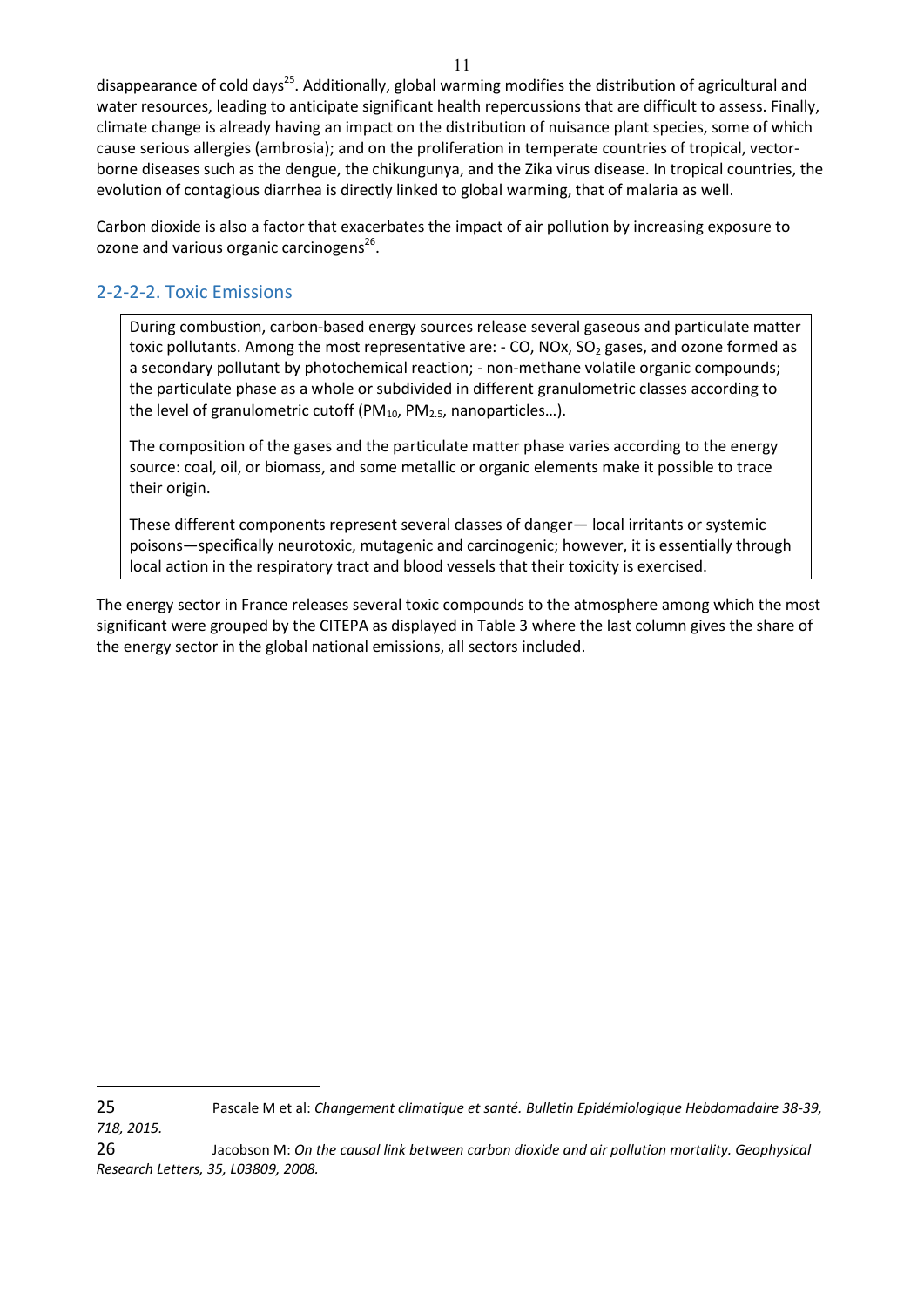| Substances        | <b>Units</b> | Emissions (*) 2014 | <b>Contribution to the</b><br>national total (%) in<br>2014 |
|-------------------|--------------|--------------------|-------------------------------------------------------------|
|                   |              |                    |                                                             |
| SO <sub>2</sub>   | Gg           | 159                | 94                                                          |
| <b>NOx</b>        | Gg           | 875                | 99                                                          |
| NH <sub>3</sub>   | Gg           | 6                  | 0,9                                                         |
| <b>COVNM</b>      | Gg           | 279                | 44                                                          |
| co                | Gg           | 2 3 4 4            | 76                                                          |
| As                | Mg           | 5,2                | 97                                                          |
| Cd                | Mg           | 1.8                | 63                                                          |
| cr                | Mg           | 15                 | 79                                                          |
| Cu                | Mg           | 204                | 98                                                          |
| Hg                | Mg           | 2.5                | 64                                                          |
| Ni                | Mg           | 36                 | 89                                                          |
| PЬ                | Mg           | 109                | 93                                                          |
| Se                | Mg           | 11                 | 99                                                          |
| Zn                | Mg           | 304                | 65                                                          |
| PCDD/F            | g iTEQ       | 68                 | 58                                                          |
| <b>HAP</b>        | Mg           | 17                 | 87                                                          |
| PCB               | kg           | 27                 | 57                                                          |
| <b>HCB</b>        | kg           | 5                  | 80                                                          |
| <b>TSP</b>        | Gg           | 160                | 19                                                          |
| $PM_{10}$         | Gg           | 139                | 50                                                          |
| PM <sub>2.5</sub> | Gg           | 125                | 74                                                          |
| <b>BC</b>         | Gg           | 31                 | 91                                                          |

#### Table 3. Toxic Emissions

#### **Glossary**

NMVOC: Non-methane volatile organic compounds (NMVOCs) PCDD/F: Polychlorinated Dibenzo-P-Dioxins (PCDD) and Polychlorinated Dibenzofurans (PCDF) expressed in International Toxic EQuivalents (iTEQ) PAH: Polycyclic aromatic hydrocarbons (PAHs) PCB: Polychlorinated biphenyls (PCB) HCB: Hexachlorobenzene TSP: Total Suspended Particles PM<sub>10</sub>: Particles smaller than 10 micrometers PM2,5: Particles smaller than 2.5 micrometers BC: Black Carbon

The emissions with the most significant impacts are *Particulate matter emissions:* Total Suspended Particles (TSP), PM<sub>10</sub>, PM<sub>2.5</sub> and Black Carbon (BC); *CO*, *Nitrogen oxides(NOx)* and Non-Methane Volatile Organic Compounds *(NMVOC),* responsible for the formation of *ozone* via a photochemical reaction; and  $SO<sub>2</sub>$ *, which* is a toxic in the gaseous state. Moreover,  $SO<sub>2</sub>$  and NO<sub>2</sub> are at the root of a significant secondary contingent of atmospheric particles by NH<sub>3</sub> ion-induced *nucleation of sulfates and nitrates* originating essentially from rural areas. These secondary particles can account for up to 80% of the PM<sub>2.5</sub> mass in the atmospheric aerosol and may adsorb volatile elements from the primary emission.

The other constituents have a significantly dangerous potential with **neurotoxic** effects from Hg and Pb metals and **carcinogenic** effects from the metals As, Cd, Ni, Cr and from several *organic compounds*: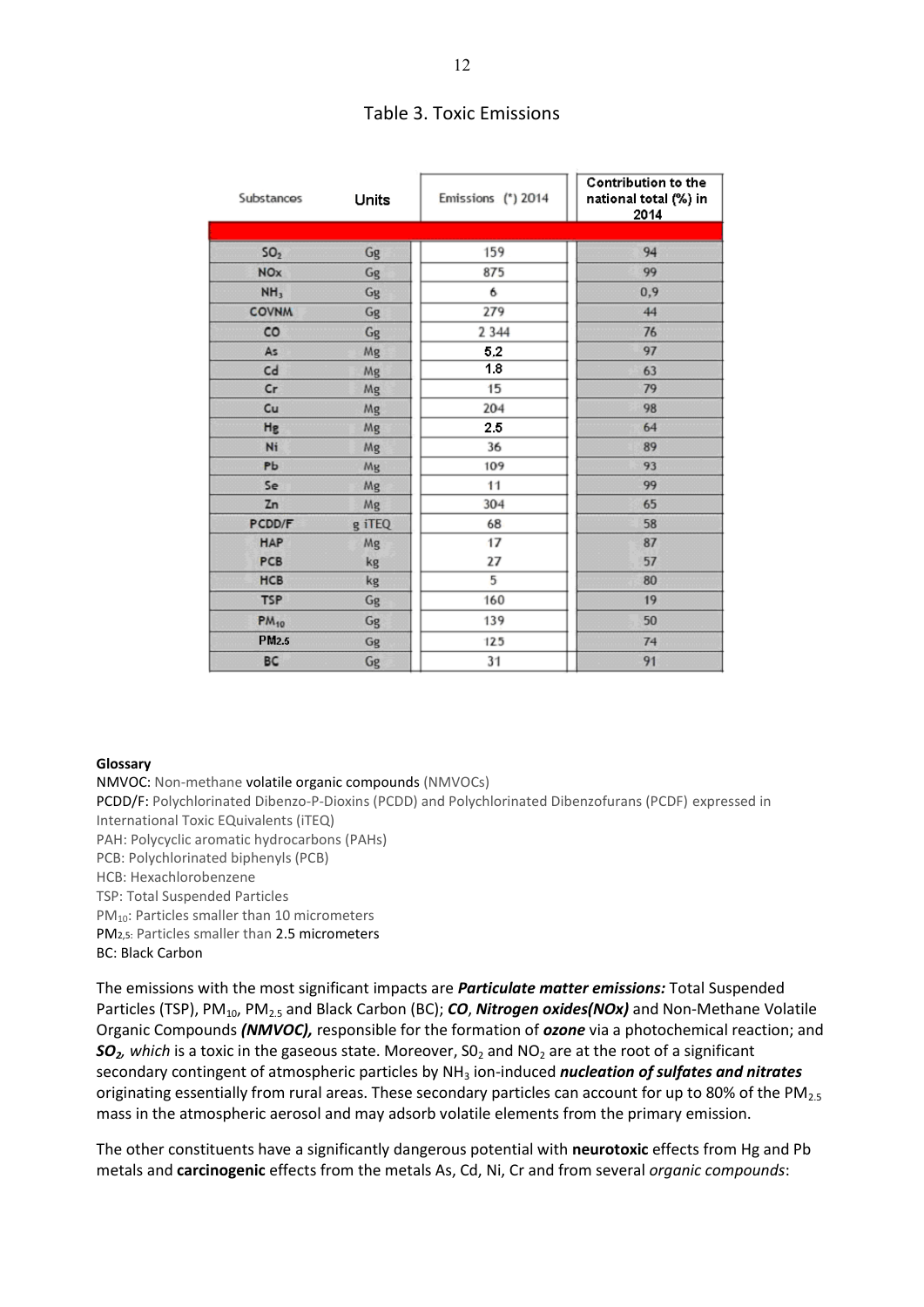Polycyclic Aromatic Hydrocarbons(PAHs), dioxins and furans (PCDD/F), hexachlorobenzene (HCB). However, the concentrations reached in the general environment after dispersion are low and modify the global risk only marginally. Nonetheless, these toxic substances can cause the specific toxicity of some inert or hardly toxic atmospheric aerosol particles (nitrates) to which they associate. Note also that the toxic metals, once emitted, accumulate permanently in the biosphere; their being deposited on the ground, their being taken up in the air again and their introduction in the food-chain contribute to their potential impact on health for several generations.

The *different sources of energy* contribute in various degrees to the degradation of the quality of the atmosphere. This property is characterized by an emission factor expressed in the pollutant grams produced per energy production unit in GJ, as shown in Table 4 taken from the CITEPA publication Ominea 92, for the main constituents, namely NOx, NMVOC, PM $_{10}$ , and PM $_{2.5}$ .

|                       | <b>NOx</b>   | <b>NMVOC</b>   | $PM_{10}$    | $PM_{2.5}$   |
|-----------------------|--------------|----------------|--------------|--------------|
|                       | Grams per GJ | Grams per GJ   | Grams per GJ | Grams per GJ |
|                       |              |                |              |              |
| Coal & Lignite        | 95-200       | $1.2 - 20$     | 47           | 28           |
| Wood                  | 200          | 4.8            | 77.5         | 61           |
| Heavy oil             | 170-190      | 3              | 20.4         | 8.4          |
| heating oil           | 100          | $\overline{2}$ | 4.1          | 1.7          |
| Other oil products    | 170          | 3              | 20.4         | 8.4          |
|                       |              |                |              |              |
| Natural gas and other | $42 - 75$    | $1.5 - 2.5$    | 0.9          | 0.9          |
|                       |              |                |              |              |

Table 4. Standardized emissions for different carbon-based energy sources.

Based on the utilization characteristics of these sources in France in 2014 (CITEPA Secten), the data show that the *main sources of emission* from engines and boilers are: for NOx, diesel fuel contributing to 65% of the emissions; for NMVOCs, wood for 52% of the emissions, while diesel fuel and gasoline contribute 32% ; for PM<sub>10</sub> and PM<sub>2.5</sub>, wood is responsible for roughly 70% of the emissions, while diesel fuel and oil contribute about 30% (gasoline about 2%). In the case of  $SO<sub>2</sub>$ , coal and coke account for more than 50%, while oil now only represents 13% of the emissions in France.

As for As, Cr, Cu, and Pb atmospheric aerosol elements, the main source is wood and biomass combustion, reflecting a short cycle from polluted soils. Concerning cadmium, fuel oils and solvents constitute the largest source, followed by wood and coal. Mercury comes mostly from coal; nickel is a marker of fuel oil products, particularly heavy fuels.

Among the toxic organic compounds: dioxins and furans are produced by waste combustion for about 50% of the emissions, followed by diesel 25%, wood 15% and coal 13%; most PAHs are emitted by wood for more than 50%, next by diesel for 15% and coal 7% ; 40% of the PCBs come from wood, 30% from coal and 14% from oils; half of the HCB results from waste combustion, wood and diesel are each responsible for about half of the rest.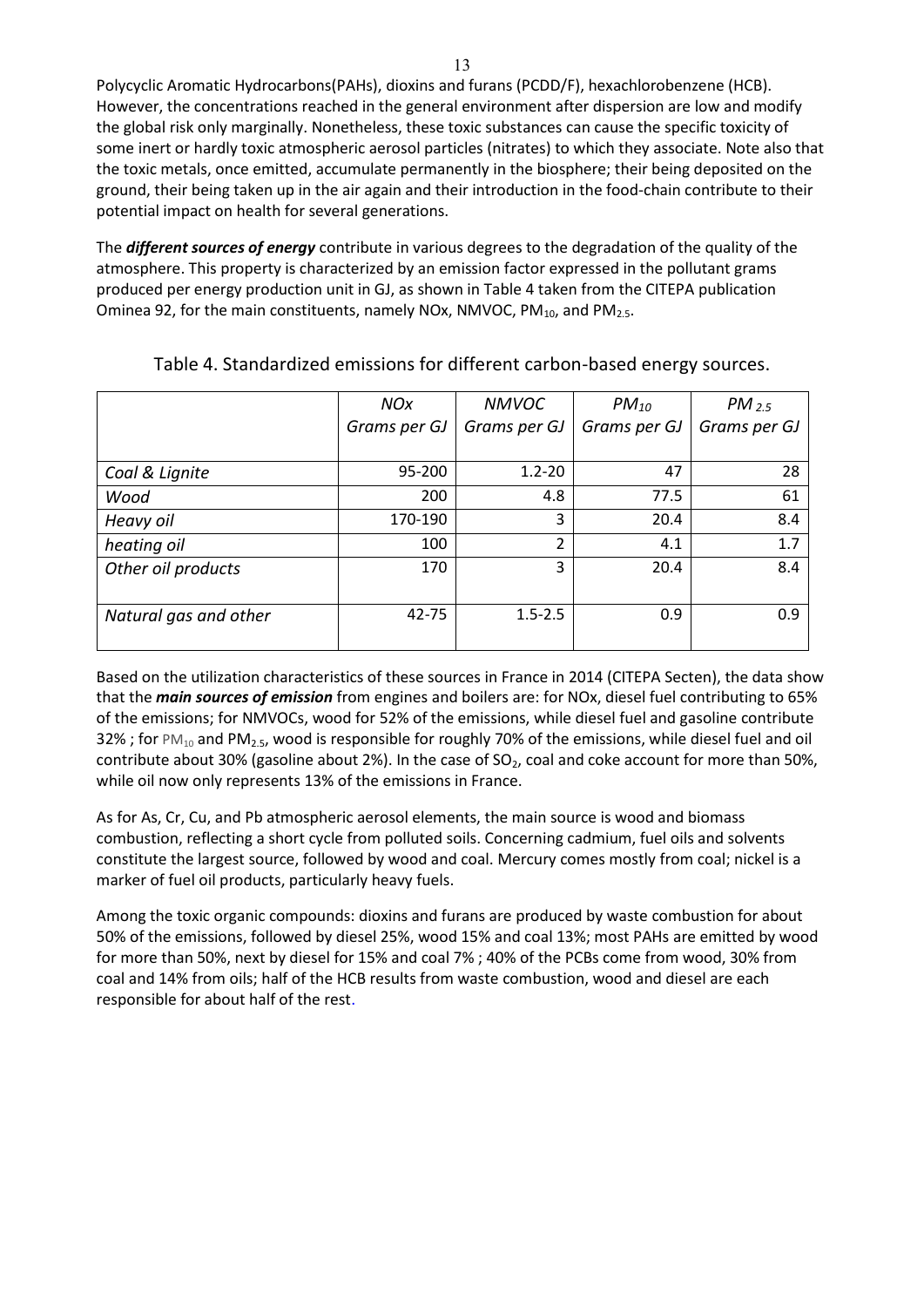### 2-2-2-3. Impact of Air Pollution on Health

The carbon-based energy sectors all contribute to air pollution as a whole but it is not possible to directly single out their respective share in the impact of pollution on health. It is the cocktail resulting from the combination of these different sources that constitutes the toxic agent.

However, a relationship can be established between different co-variant markers of pollution and different health indicators. The more robust relations are established from the following markers: particles (PM $_{10}$  and PM $_{2.5}$ ), NOx, and ozone.

The respective share of the different sectors concerning the health impacts of air pollution can be approached indirectly from the aforementioned correlations. However, the exact nature of the toxic substance(s) involved, or their interaction, remains poorly understood, so that the reliability of this method remains poor.

Two types of epidemiological studies allow the observation of 1 – short-term effects of pollution peaks and 2 – long-term effects of background pollution. The long-term effects of pollution are by far the most alarming, as they occur at all current levels of urban and rural pollution with millions of cases of cardiovascular and bronchopulmonary diseases and lung cancer.

Concerning short term mortality, the incremental impact of 10  $\mu$ g of PM<sub>2.5</sub> is on the order of 0,6%; concerning mortality corresponding to long term exposure, it is on the order of 5%. Cardiopulmonary diseases are the majority contributor.

However, the large variability of the results leaves room for considerable uncertainty.

Certain systemic diseases also seem to be induced by the present pollution levels although the risk level cannot be precisely established.

It is impossible to evaluate the direct impact on health of each of the toxic constituents released to the atmosphere by the carbon-based energy sources. This said, we know rather well what results from the inhalation of the set of atmospheric particles to which these emissions contribute significantly, combined with the particles from natural erosion and those from various industrial rock grinding operations, whose toxicity is known to be small<sup>27</sup>.

Various markers are used to qualify air pollution, among which some are of particular interest: concerning the gaseous components,  $SO_2$ ,  $NOX$ , ozone and  $NMVOC$  content and for the particulate matter content,  $PM_{10}$ ,  $PM_{2.5}$  corresponding to particles whose diameter is smaller than 10 micrometers and 2.5 micrometers respectively

Correlating the concentration variations of these markers with different health indicators enables the establishment of a dose-effect relationship. These health markers involve, in particular: - mortality from all causes combined, and mortality specifically caused by pulmonary, cardiovascular, carcinogenic disease; - and morbidity based on the number of hospital admissions, doctors' appointments and various medical drugs such as those prescribed for asthma attacks.

Schematically, two types of studies are led: Type 1 - those that establish time-related daily correlations between the variations of pollution concentration markers and those of health markers; Type 2 - those that analyze over time the long-term consequences of exposure to air pollutants. With the first type of study, the immediate and slightly delayed effects of air pollution can be ascertained rather easily provided pollutant dosimetry can be established with sufficient resolution and provided reliable medical statistics are available. In early mortality studies, temporal correlations can show an increase in morbidity and mortality that can be attributed to exposure, but they provide no information on the

<sup>27</sup> Laden F et al: *Association of fine particulate matter from different sources with daily mortality in 6 US cities. Environ Health Perspect. 108, 941, 2000*; Thurston G Heart: *disease mortality and long-term exposures to source related components of US fine particle air pollution. EHP, 124, 785, 2016.*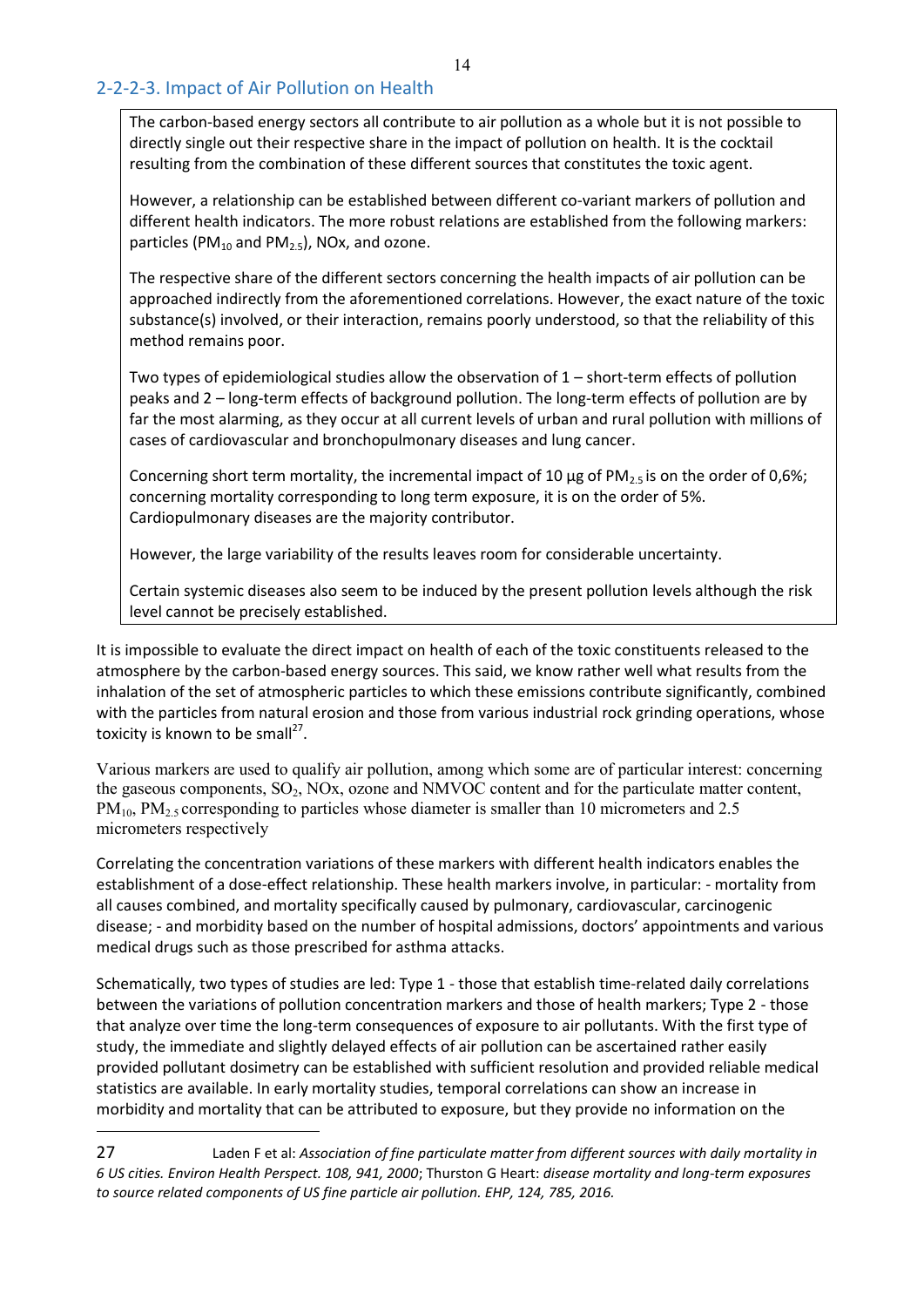mean years of life lost involved.

Many studies have provided an evaluation of the impact of particles; an overview of these was proposed by C. A. Pope for EPA in 2011<sup>28</sup> whose results are displayed in Figure 3. A particle increase of 10 to 20 micrograms per  $m^3$  of air is correlated with a 0.4 to 1.5% mortality increase due to air pollution.

Figure 3. Mortality associated to 10 to 20 microgram variations in air particles in different parts of the world; evaluation from temporal correlations over at most one week.



Other air pollution markers yield globally consistent results, attesting the tracing character of these markers but not their degree of toxicity (the effects do not add up) as, for instance, in Table 5.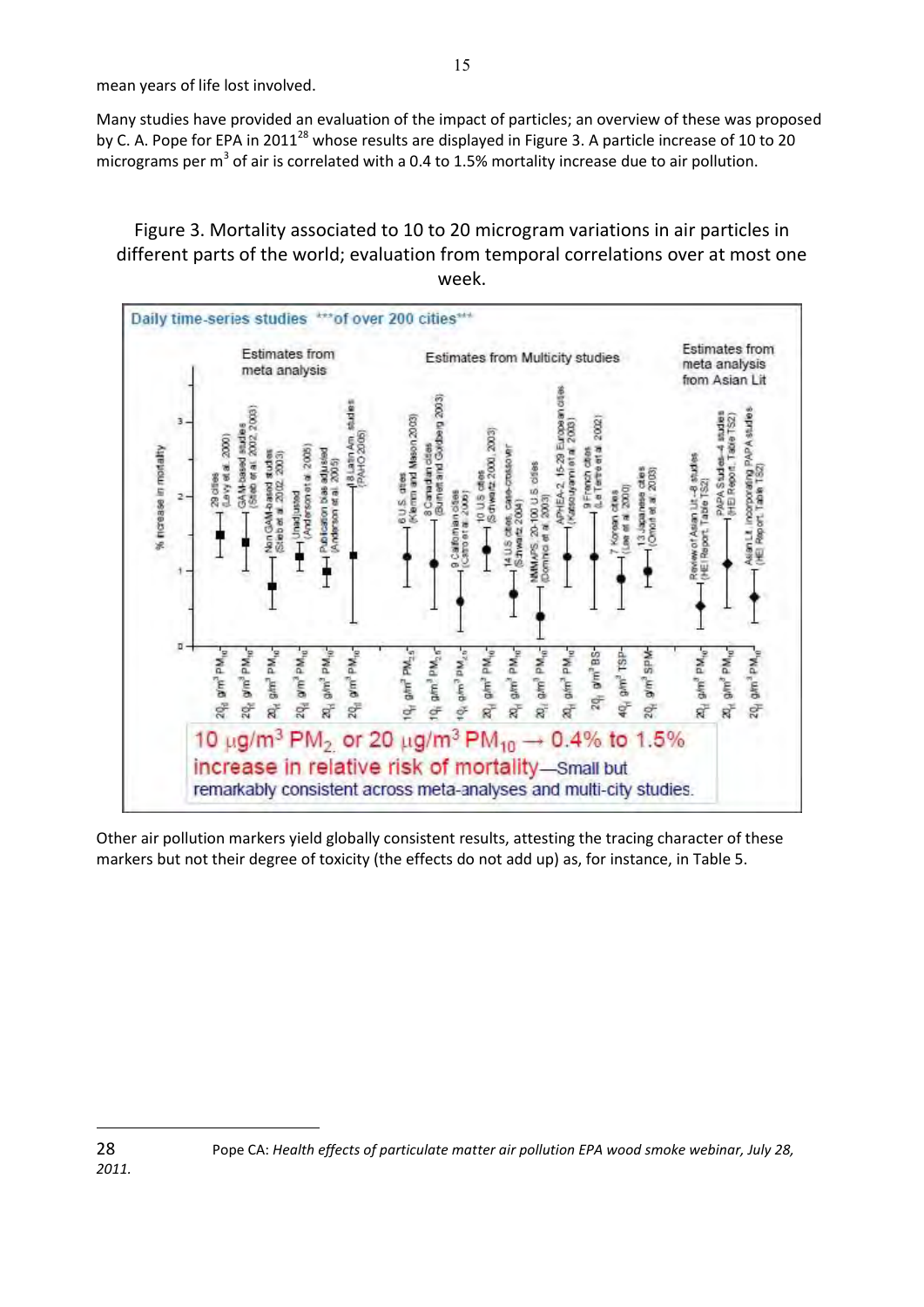Table 5. Excess mortality risk (expressed in percentages) for a 10  $\mu$ g/m<sup>3</sup> pollutant level increase (*National surveillance program of the effects on health of air pollution in 9 French cities*. *PSAS-9 InVS 2002*).

16

| Taking into account air pollution on date of death and: Black Smoke $ SO_2 $ $ NO_2 $ |                             |         |                       | $\mathbf{O}_3$ |
|---------------------------------------------------------------------------------------|-----------------------------|---------|-----------------------|----------------|
|                                                                                       | from the previous day       | $0.8\%$ | $ 1.1\% 1.0\% 0.7\% $ |                |
| <b>Total Mortality</b>                                                                | from the five previous days | $1.2\%$ | $ 1.9\% 1.3\% $       | n/a            |
|                                                                                       | from the previous day       | $0.5\%$ | $0.8\%$ 1.2% 1.1%     |                |
| <b>Cardio-vascular Mortality</b>                                                      | from the five previous days | $1.2\%$ | $1.7\%$ 1.4%          | n/a            |
|                                                                                       | from the previous day       | $0.7\%$ | $1.1\%$ 1.3% 1.2%     |                |
| <b>Respiratory Mortality</b>                                                          | from the five previous days | $2.1\%$ | $5.1\%$ 3.4%          | n/a            |

Although the differences observed suggest the possibility of a causal relationship, the markers are too interdependent, and comparisons are too inconsistent to attribute their share of observed deaths to each pollutant.

To study the delayed effects of chronic exposures (type 2 studies), cohorts involving stable subgroups exposed lastingly to different levels of exposure have to be monitored over long time periods. The characteristics must be reconstituted with maximum reliability during the entire duration of the study in order to enable correlations with health indicators. With these cohorts, it is possible to evaluate the mean years of life lost according to age groups versus cumulative exposure, but they do not allow to identify the victims.

In 2011<sup>29</sup>, CA Pope proposed an overall synthesis of the findings resulting from the main research studies available concerning these cohorts, expressing excess mortality as follows: all causes, cardiopulmonary diseases (CPD), cardiovascular diseases (CVD) and ischemic heart diseases (IHD). The results are shown in Figure 4.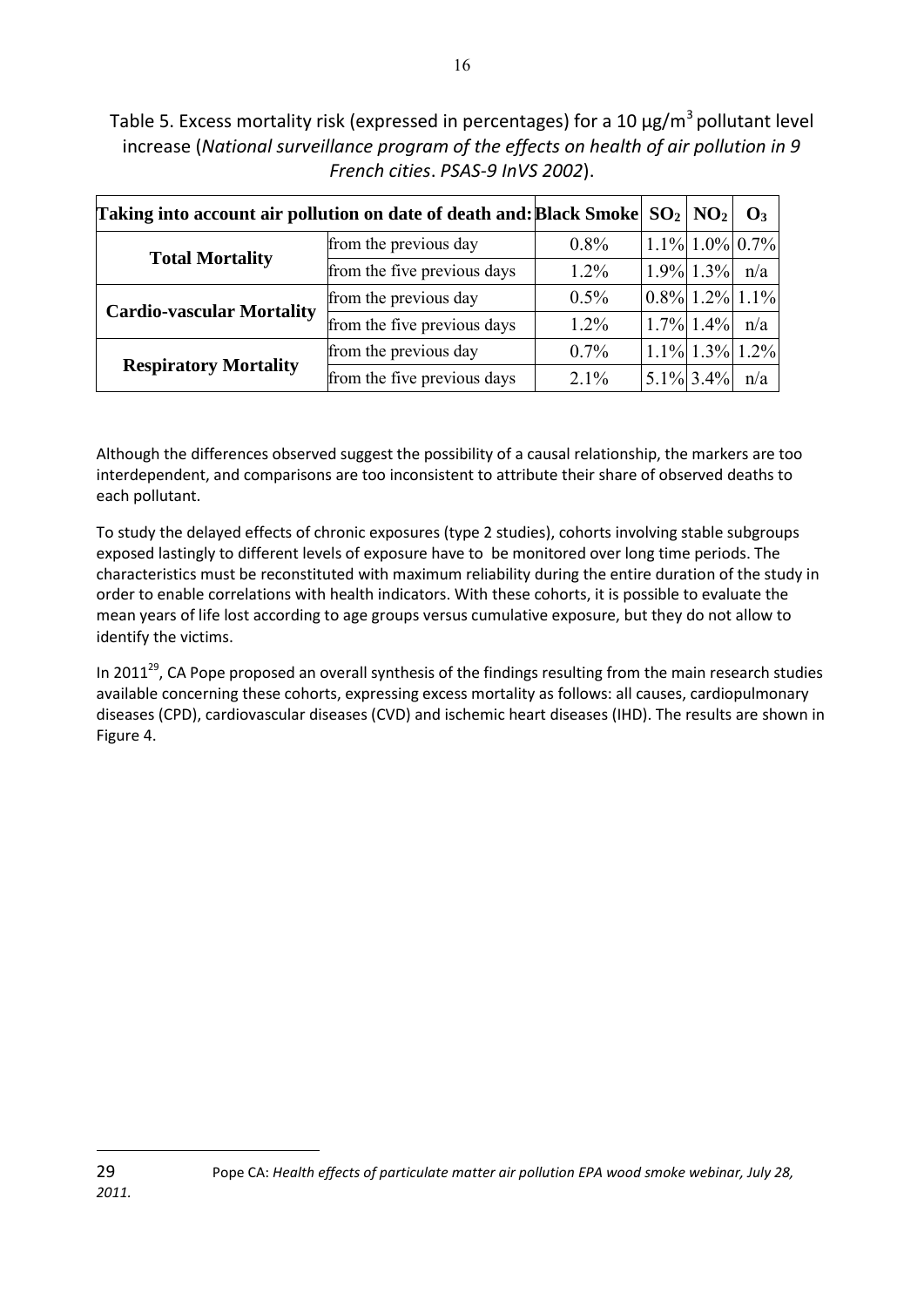## Figure 4. Excess mortality in different cohorts associated to a  $10\mu g/m^3$  increase of fine particles in the air.



#### All causes: All-cause mortality; CPD: Cardiopulmonary mortality CVD: Cardiovascular mortality; IHD: Ischemic Heart Disease mortality.

The validity of these correlations is confirmed with the development of exposure reduction policies. Thus, it has been possible to observe the decrease of the mortality rates correlated with the decrease of exposure to fine particles using the same markers and the same methodology<sup>30</sup>

The results demonstrate a significant variability, which may reflect both the diversity of the cohorts and that of the toxic constituents. For mortality due to all causes, an essential indicator of the health impact, a meta-analysis was proposed by Hoek et al $^{31}$  in 2013; it was updated by the WHO, after the results of the European Escape cohort (367,250 participants monitored for 14 years). The results obtained indicate a relative risk figure of 1.07. The Escape figure yields 1.14 but because of its weak statistical power, in comparison to the millions of participants in the American surveys, it has little effect on the results of the meta-analysis. However, this central value, which attributes a 7% excess mortality per 10 micrograms per  $m<sup>3</sup>$  increment of PM<sub>2.5</sub>, carries a high measure of uncertainty.

The degree of uncertainty was evaluated in the United Kingdom by the 2010 COMEAP study<sup>32</sup> that concludes that the excess mortality per 10  $\mu$ g/m<sup>3</sup> for PM<sub>2.5</sub>, lies between 1% and 12%, with a probability

<sup>30</sup> Pope CA et al. *Fine particle air pollution and life expectancy in the United States, New England Journal of Medicine, 360, 376, 2009.* 

<sup>31</sup> Hoek et al. *Long-term air pollution and cardio-respiratory mortality. Environmental Health 12, 43, 2013.* 

<sup>32</sup> COMEAP Committee on the medical effects of air pollution. *The mortality effects of long term exposure to particulate air pollution in the UK, 2010.*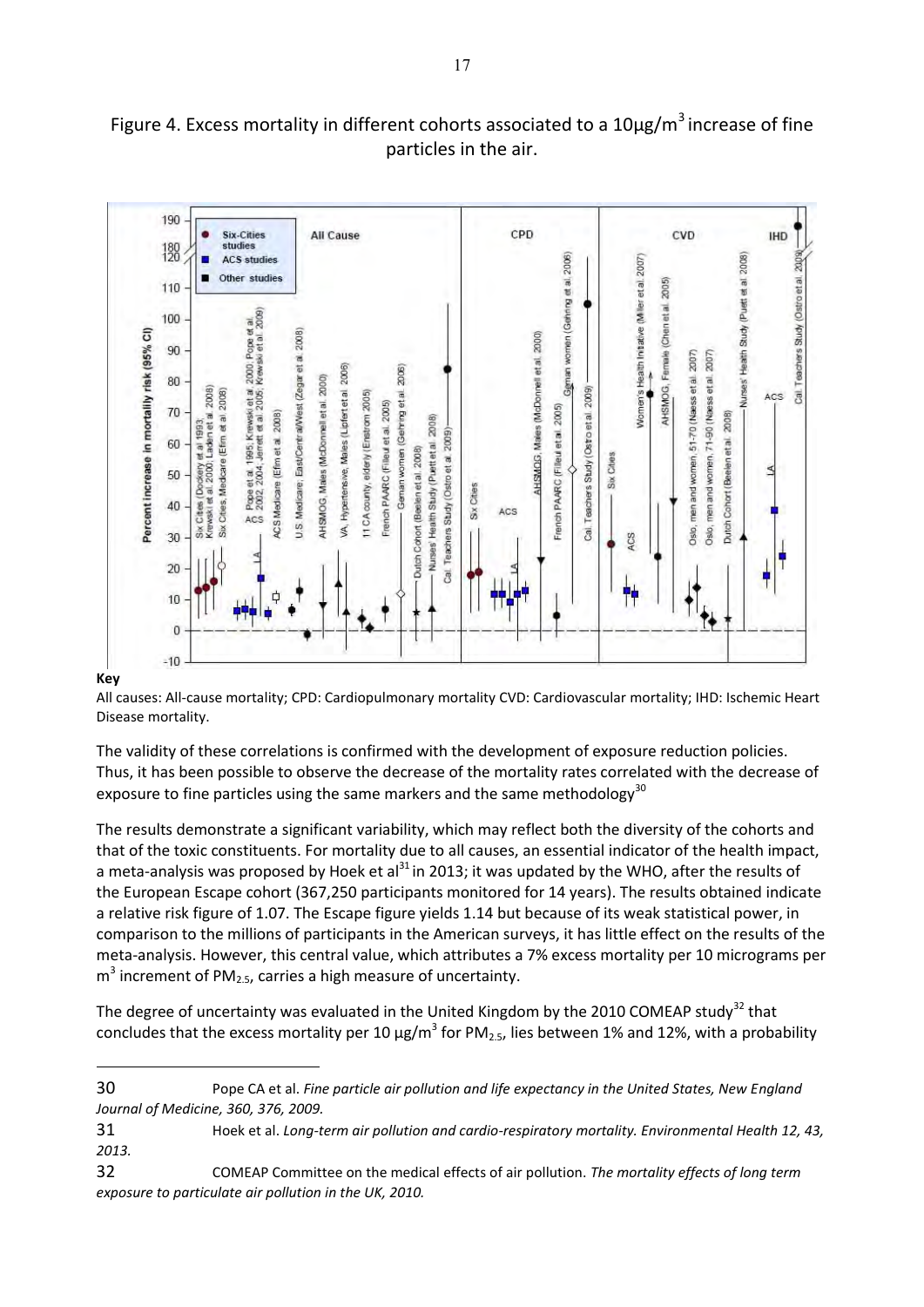evaluated at 0.75. In terms of attributable mortality, this is equivalent to 4,700 – 51,000 deaths in 2008 for the entire English and Welsh populations.

Thus, most of attributable deaths, despite the uncertainties, is indeed due to the delayed effects of longterm pollution and not to pollution peaks. This is reflected in the present pollution levels observed in France, namely between 10 and 15 $\mu$ g/m<sup>3</sup> on average for PM<sub>2.5</sub><sup>33</sup>.

The evaluation of the relative share of the pathologies specifically linked to air pollution has received variable results for the 3 main categories: pulmonary, and cardiovascular diseases, and lung cancer. Based on the American cohort studies, cardiovascular diseases, constantly observed in all investigations, are the cause of the great majority of premature deaths, followed by lung disease and cancer. For cancer, a central value obtained from the meta-analysis<sup>34</sup>, gives about 9% of new lung cancer cases per PM<sub>2.5</sub> or  $PM_{10}$  10 µg; however, this value can reach up to 22 % in the Escape study concerning the European urban populations<sup>35</sup>. These evaluation differences may be due to smoking. In the meta-analysis, the carcinogenic effect of particles is minimal among smokers (6%) and maximal among former smokers (44%). There are fewer morbidity studies than mortality studies, particularly regarding chronic effects; many deficiencies hamper the evaluation of the global impact. The better-established correlations concern the link with asthma in children and bronchopulmonary diseases in patients older than 65<sup>36</sup>. For cardiac and vascular pathologies, the relationship is more erratic. Recent data, however, link chronic exposure to air pollution and atherosclerosis, this being confirmed by the observation of specific signs of vascular damage induced by PM  $_{2.5}^{37}$ .

More tenuous links have been proposed between air pollution and various diseases such as type 2 diabetes, renal diseases, infertility, premature delivery, neurocognitive developmental disorders, autism, Parkinson's disease, and different kinds of cancers, but all of these effects cannot be quantified at the present time. For lethal diseases, however, the overall outcome cannot possibly lead to an evaluation that is higher than that available from all-causes mortality studies; this evaluation is already covered by the sum of deaths, strongly related to pollution, that are attributable to cardiopulmonary and cardiovascular diseases.

<sup>33</sup> *Santé publique France. Impact de l'exposition chronique aux particules fines 2016*.

<sup>34</sup> Hamra G et al.: *Outdoor Particulate Matter Exposure and Lung Cancer: A Systematic Review and Meta-Analysis, Environ Health Perspect 122, 906, 2014.*

<sup>35</sup> Raaschou-Nielsen O et al.: *Particulate matter air pollution and lung cancer Environ Int 87, 66, 2016.*

<sup>36</sup> Brook et al.: *Particulate matter air pollution and cardiovascular disease. Circulation, 121, 2331,* 

*<sup>2010.</sup>*

<sup>37</sup> Pope et al.: *Exposure to fine particle air pollution is associated with endothelial injury and*  inflammation Circulation Research, doi: 10.1161/CIRCRESAHA. 116.329279, 2016.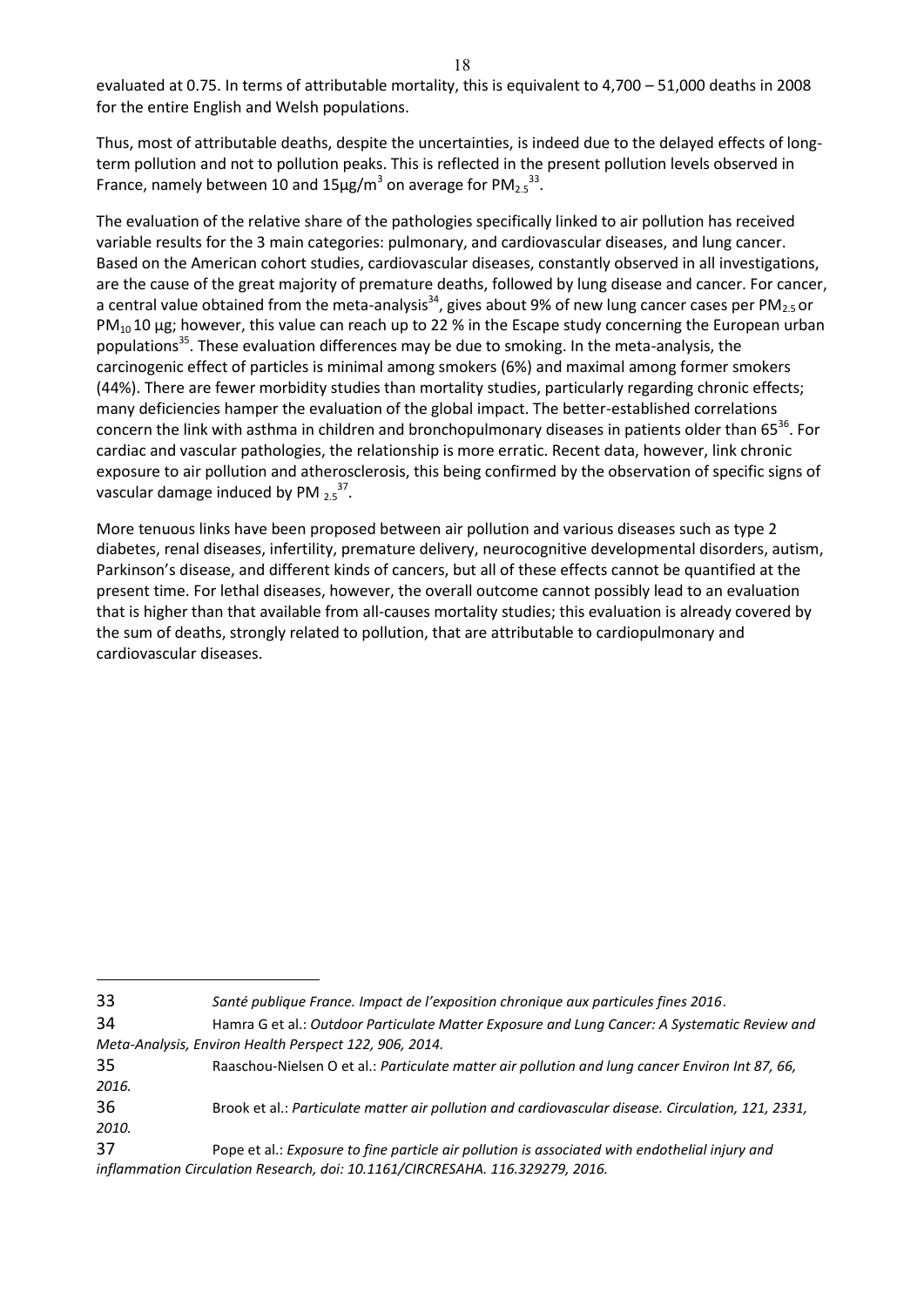## 2-2-2-4. Identified Toxic Effects

Certain components of air pollution: CO, in accidental conditions;  $SO<sub>2</sub>$  associated with historical large-scale smog; and ozone, indisputably mark their effects beyond the concentration thresholds that can occur in ambient air.

The concentrations reached by nitrogen oxides lie below values associated with toxic effects.

The inhalation of atmospheric particles from urban aerosol is linked to multiple effects that depend on the airway territory where these particles deposit. The  $PM_{10}$  component is linked to bronchial irritation; the PM<sub>2.5</sub> component is associated with vascular cell suffering; the ultrafine component escapes local sequestration and migrates via the blood circulation to various organs. The most constant toxic mechanism is the induction of oxidative stress.

It is not possible to determine whether the vascular toxic effects of  $PM_{2.5}$  are physical in nature or are associated with the absorption of toxic minerals and organic matter. There is consensus to consider that natural particles from sea spray and erosion are not involved, whereas carbon-rich particles are, systematically. There is an ongoing debate concerning the role played by sulfate and nitrate particles. In practice, ozone for its acute effects and particles for both their acute and chronic effects are the more pertinent exposure indicators to characterize the dose-effect relation. Their effects are revealed at the emission location and at distances up to several hundred Kms.

Within the range of environmental concentrations observed, a linear no-threshold doseeffect relation accounts for most of the epidemiological observations. This relation does not rest on a plausible toxic mechanism that would allow extrapolating the observations.

The evaluation of systemic effects, possibly due to the impacts of neurotoxic, carcinogenic and mutagenic emissions to the environment during the combustion of carbon-based sources, must be assessed indirectly by way of modeling.

**Carbon monoxide CO**. Carbon monoxide poisons hemoglobin by interfering with the transport of oxygen to the tissues. It is the origin of more than 3,000 diagnosed intoxications in France every year, and of about one hundred deaths caused in homes by defective heating systems. Chronic exposure is associated with a risk of ischemic heart disease.

In ordinary ambient air concentrations, the CO levels are 50 times below the toxicity threshold.<sup>38</sup>

**Historically, S02** is associated with dramatic pollution episodes, such as the great smog of London in 1952. Current emissions do not reach such atmospheric concentrations larger than 500  $\mu$ g/m<sup>3</sup>, the toxicity threshold for short-term exposure. However, there are correlations that point to an excess of allcause mortality on the order of 0.5% for a 24 h exposure to each 10  $\mu$ g/m<sup>3</sup> overshoot beyond contemporary exposure levels (about ten  $\mu$ g/m<sup>3</sup>). Strong correlations are also found with cardiovascular and pulmonary hospital admissions, in particular in asthmatic children<sup>39</sup>. These correlations occur in the context of the pollutant mix of urban aerosol. The impact of sulfate particulates may contribute to these results. In the American cities cohort studies, the mortality decrease associated with lower exposure to PM<sub>2.5</sub> particles between 2002 and 2007 is selectively correlated to a reduction in sulfates<sup>40</sup>.

<sup>38</sup>  $10 \text{ mg/m}^3$  for an 8-hour exposure.

<sup>39</sup> Revihaap : *WHO Review on evidence of health effects of air pollution Report 2013 .*

<sup>40</sup> Dominici F et al: *Chemical composition of fine particulate and life expectancy Epidemiology 26,*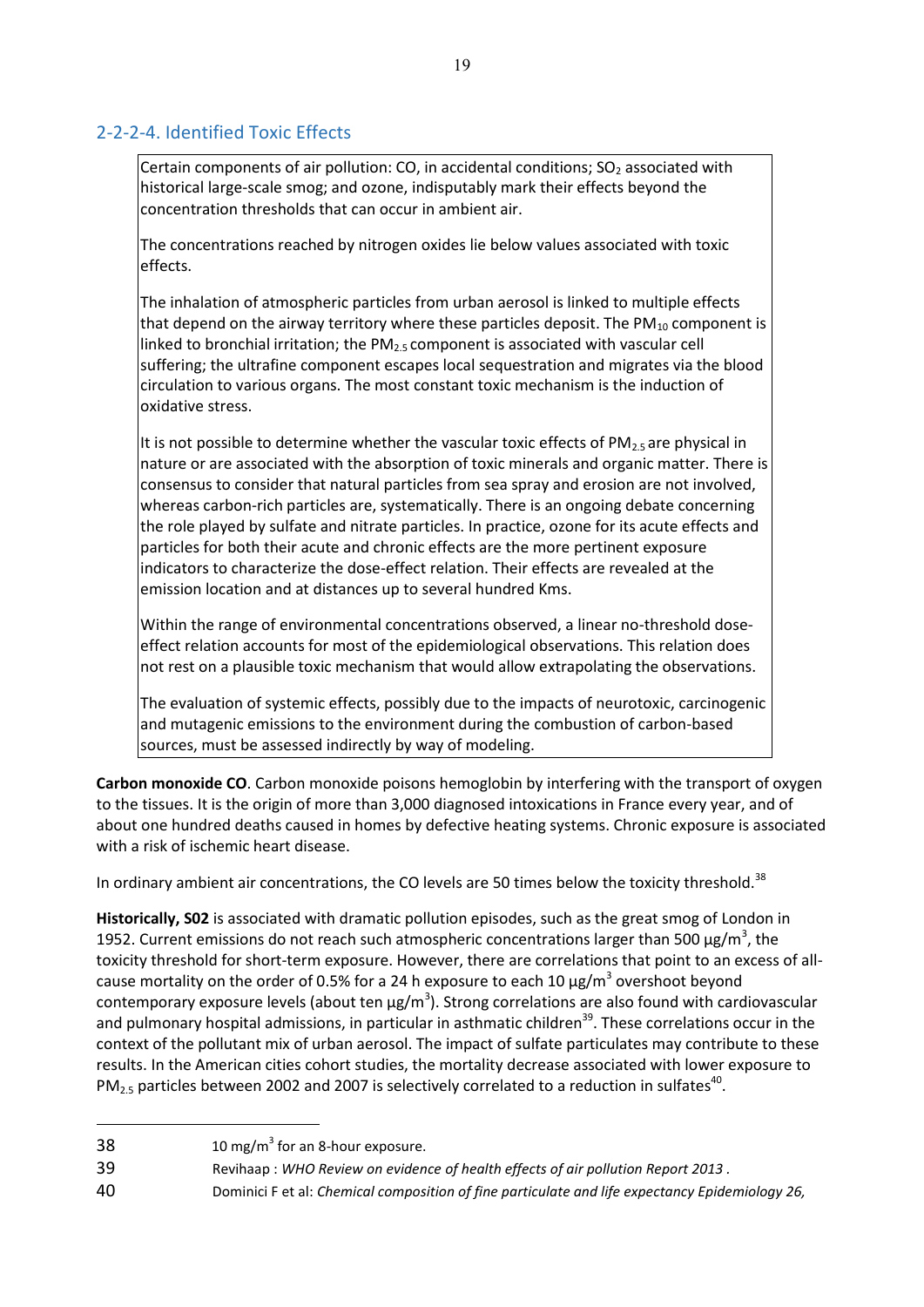**The role of nitrogen oxides is under discussion.** NO is not toxic, it is a mediator of many biological responses; in the atmosphere, it changes rapidly into toxic nitrogen dioxide, NO2, but the levels reached only rarely arrive at the toxicity threshold for humans, namely 0.2ppm (about 400  $\mu$ g/m<sup>3</sup>) when it is inhaled alone. However,  $NO<sub>2</sub>$  appears as a significant cofactor associated to the particulate matter phase, involved in the developmental disorders of the pulmonary functions in the child, with a deficit concerning 7% of the population per 10  $\mu$ g/m<sup>3</sup> NO<sub>2</sub> increase in urban atmospheres<sup>41</sup>. NO<sub>2</sub> is constantly associated to all-cause mortality and to cardiopulmonary mortality in epidemiological studies; while the results are not as consistent regarding cardiovascular effects<sup>42</sup>. As for a connection with lung cancer, the results are inconsistent but the meta-analysis<sup>43</sup> leads to evaluating a 4% excess per 10  $\mu$ g/m<sup>3</sup> NO<sub>2</sub>, without any other evidence than a correlation with a ubiquitous urban pollution indicator. In addition, nitrogen oxides participate in the formation of ozone and of toxic peroxyacetyl nitrates (PANs) via a photochemical reaction. Nevertheless, it is generally admitted that the toxicity of nitrogen oxides is essentially due to the nucleation of nitrates, the main constituents of the fine particulate matter phase.

#### **Ozone and the particulate matter phase compose the 2 toxic constituents that are most consistently involved in diseases attributable to air pollution.**

**The health effects of atmospheric ozone** can be distinguished from those of particulate matter pollution because their peaks are often separate; yet, a thermal covariable is constantly associated to them, complicating the evaluations. Additionally, ozone and NOx are closely related.

The toxic effects of ozone alone can be detected in humans starting from 120  $\mu$ g/m<sup>3</sup>, specifically via biological markers, such as lipid oxidation products of the alveolar membrane film and the quantitative analysis of endogenous NO in the exhaled air. These two markers point to a local inflammatory reaction.

Based on hospital admissions linked with ozone peaks, a toxic effect threshold has been proposed, namely between 80 and 100  $\mu$ g/m<sup>3</sup> but this is in dispute. The shape of the dose-effect relation is complex, with an inflection that points to an adaptation to high concentrations.

The most recent synthesis of the Revihaap WHO document<sup>44</sup> concerning ozone's short-term effects, ensues from the combination of the APHENA European and American data. The results imply that for a 10  $\mu$ g/m<sup>3</sup> increase of the ambient concentration levels, the following are found: 0.18% excess all-cause mortality; 0.22% excess cardiovascular mortality in persons over 75 years of age; 0.35% excess cardiovascular mortality in younger persons; 0.19%, excess pulmonary disease mortality with an equivalent increase of hospitalizations in people older than 65.

The long-term effects of ozone exposure are under debate. At present, the meta-analysis of the data does not allow to conclude that there is a specific effect due to long-term exposure to ozone<sup>45</sup>.

**The particulate matter phase,** with a variable expression according to the granulometric cut-off level: PM<sub>10</sub> for particle sizes under 10  $\mu$ m, PM<sub>2.5</sub> and PM<sub>1</sub> under 2.5  $\mu$ m and 1  $\mu$ m respectively; and, ultra-fine, nanometric particles or various substitutes such as ''black smoke'', does not constitute a defined class of toxic substances, in so far as the chemical composition and physical properties of their constituents vary widely. The fact remains that these particles can be, with certainty, linked to a common toxic effect that is directly brought to light by correlations with the daily variations of inflammation markers. The same

| 556, 2015.               |                                                                                                    |
|--------------------------|----------------------------------------------------------------------------------------------------|
| 41                       | Gauderman W et al.: The effects of air pollution on lung development N Engl J Med. Sep             |
| 9;351(11):1057-67, 2004. |                                                                                                    |
| 42                       | Fisher PH et al: Air pollution and mortality in seven million adults. Environ Health Perspect 123, |
| 697, 2015.               |                                                                                                    |
| 43                       | Hamra G et al: Lung cancer and exposure to nitrogen dioxide and traffic. Environ Health Perspect   |
| 123, 1107, 2015.         |                                                                                                    |
| 44                       | Revihaap: WHO Review on evidence of health effects of air pollution Report 2013.                   |
| 45                       | Atkinson R et al: Long term exposure to ambient ozone and mortality. BMJ open 2016 6: e009493.     |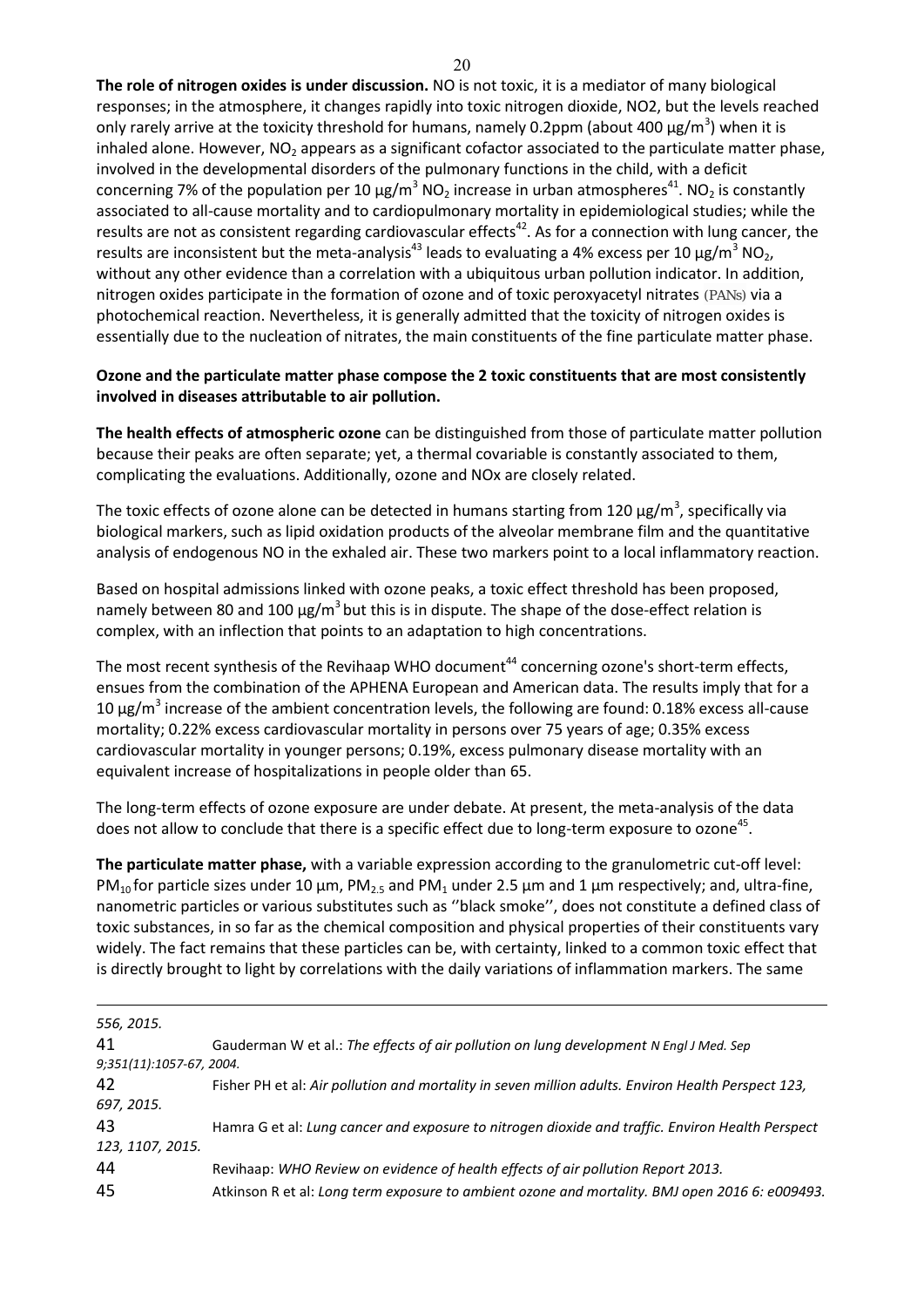applies to correlations with oxidative stress and electrocardiogram (ECG) alterations<sup>46</sup>. In the recent study by Pope et al 2016<sup>47</sup>, the PM<sub>2.5</sub> pollution peaks observed over a period of 3 years in, healthy, nonsmoking, young adult volunteers correlate with signs of vascular cell suffering, with decreased revascularization factors, with augmented circulating monocyte and T lymphocytes, all of which are factors related to delayed cardiovascular pathologies.

When the studies allow the distinction between  $PM_{10}$  and  $PM_{2.5}$ , they find that  $PM_{10}$ s have a strong impact on the short-term effects involved in pulmonary pathologies of the superior respiratory tract but not in bronchioles. This can be explained by the small deposition in the lower airways. While the cardiovascular effects of the 2 types of particles are comparable in short-term studies, the long-term impacts of PM<sub>10</sub>s on cardiovascular mortality is not established, as opposed to that of PM<sub>2.5</sub>, whose deposit reaches the highly vascularized bed.

Among the variable constituents of PMs, the presence of *elemental or organic carbon* has been kept under scrutiny. The conclusions of the WHO (Revihaap<sup>48</sup>) are that carbon particles per se, are not toxic but that they serve as a choice adsorption vehicle for various toxic substances affecting the lungs. directly or from a distance. Particle sulfates share this property. Note, however, that ultrafine carbon particles have a proven direct action on both heart rate and electrocardiogram.

Urban aerosol contains a contingent of various, *ultrafine particles* at the nanometric scale whose various organic and inorganic toxic components are more abundant than in the global aerosol composition. The specific properties of nanoparticles allow them to escape capture by macrophages and to spread into the blood and various organs such as the heart, kidney, or brain. These properties raise the suspicion that ultrafine particles may have a significant impact in air pollution pathologies, but no epidemiological studies are available that would allow to evaluate this.

A very significant portion of the particulate matter phase is composed of *nitrates and sulfates* that are formed from  $NO<sub>2</sub>$  and  $SO<sub>2</sub>$ . Clinical and toxicological studies do not allow to attribute to them a toxic potential at the levels they reach in the environment. Nonetheless, as urban aerosol constituents, they have been associated to various pulmonary and cardiovascular pathologies. Yet, the results are unreliable; somewhat more robust for sulfates than for nitrates. One of the hypotheses retained to explain their toxic role is their combination with metallic and organic toxins such as PAHs (Revihaap).

Although *metals* are involved in the generation of radical oxidants, toxicological studies have not allowed to identify metals specifically associated with air pollution-induced pathologies<sup>49</sup>. However, a correlation has been uncovered between nickel concentration and various temporary alterations of the cardiac function and the copper–zinc–vanadium group has been associated to a temporary elevation in blood fibrinogen. In epidemiological studies regarding cancer and Cu, Fe, K, Ni, S, Si, V and Zn elements in PM<sub>10</sub> and  $PM_{2.5}$ , correlations were found with all these elements except for vanadium; sulfur and nickel present the stronger correlations<sup>50</sup>.

Various studies characterize the health impact of the particulate matter phase as a function of the *original carbon-based source* of energy*.* In the study of the 6 US cities, the sources derived from oil, as well as those derived from coal, are correlated with mortality; whereas, the particles issued from crustal

 $\overline{a}$ 

48 Revihaap : *WHO Review on evidence of health effects of air pollution Report 2013.*

50 Raaschou-Nielsen O et al.: *Particulate matter air pollution components and risk for lung cancer. Environ Int. 87, 66, 2016.* 

<sup>46</sup> Brook et al: *Particulate matter air pollution and cardiovascular disease. Circulation, 121, 2331,* 

*<sup>2010.</sup>*

<sup>47</sup> Pope et al: *Exposure to fine particle air pollution is associated with endothelial injury and inflammation* Circulation Research, doi: 10.1161/CIRCRESAHA. 116.329279.

<sup>49</sup> Lippman M Chen L.: *Health effects of concentrated ambient particulate air matter and its components. Critical review in toxicology 39, 865, 2009*.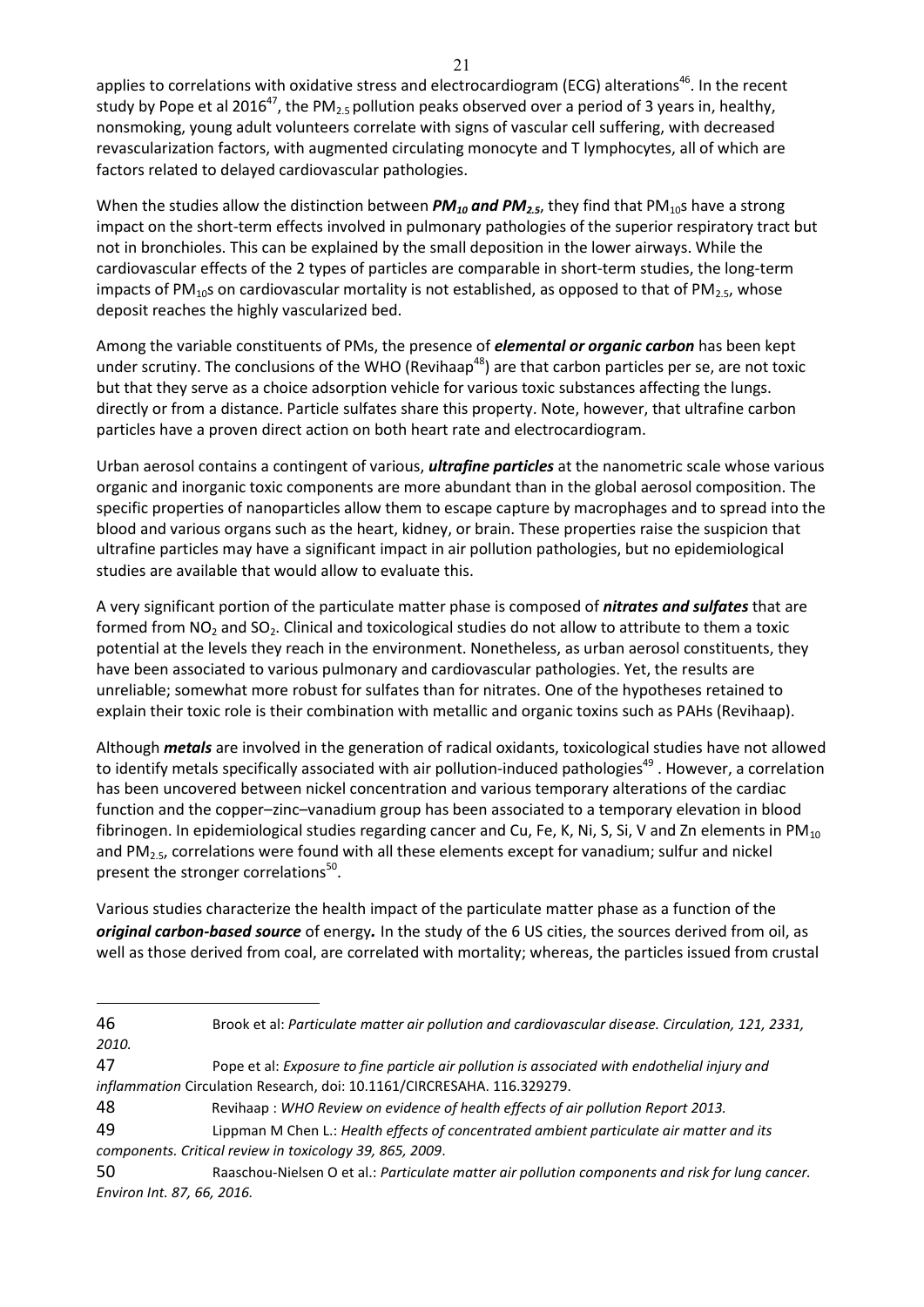erosion are not<sup>51</sup>. In the recent study of 100 urban areas in the USA, the share of particulate matter arising from coal combustion in  $PM<sub>2.5</sub>$  particles was found to be 5 times more pernicious than the average of PM<sub>2.5</sub><sup>52</sup> in terms of death from ischemic heart disease. This study found no link with PM<sub>2.5</sub> originating from crustal soil erosion or biomass combustion. Generally, there is an ongoing debate on biomass combustion, whose tight link to the negative effects of domestic pollution (Revihaap), is affected by the flimsy correlation of daily mortality and temporarily elevated  $PM_{2.5}$  concentrations due to large forest fires $^{53}$ .

*The toxic mechanisms* evidenced after the inhalation of urban aerosol particulate matter, involve oxidative stress as well as various reactions of the independent nervous system. This results in a cascade of inflammation mediators specifically targeting vascular cells. The effects at a distance from the pulmonary entry pathways are explained by the solubility of the toxic components and, in the case of ultrafine particulate matter, their migration.

Except for genotoxic agents, that are liable to randomly alter DNA at very small doses, and participate in tissue cancerization, no toxicological mechanism allows to consider there is no threshold for the effects on morbidity and on pulmonary and cardiovascular mortality, even when considering the existence of atrisk groups. Yet, within the environmental particulate matter exposure range, namely between 5 and a few tens of µg of PM<sub>2.5</sub> /m<sup>3</sup>; and considering the large measurement uncertainties, things are as if the *exposure to effect relation* could be considered as linear with no threshold.

In fact, when the high exposure data are included, linearity does not hold, and more complex relationships, with a substantial reduction for strong exposures must be envisaged<sup>54</sup>. Thus, it is likely that the shape of the concentration-response is, in truth, a rapid increase beyond a threshold of less than 5  $\mu$ g/m<sup>355</sup> followed by a practically linear increase, to rise more slowly when high exposure levels are reached, tending towards a semi logarithmic relation. This is shown on Figure 5, where the relative risk of developing pulmonary and cardiovascular diseases is presented versus a logarithmic scale, expressing the total amount inhaled, whether from urban aerosol and passive (or second-hand) smoking, or active smoking. In addition, this figure shows similar responses to very different aerosols, supporting the argument that the particulate matter phase should be considered generically toxic.

<sup>51</sup> Laden F et al: *Association of fine particulate matter from different sources with daily mortality in 6 US cities. Environ Health Perspect 108, 941, 2000.*

<sup>52</sup> Thurston G: *Heart disease mortality and long-term exposures to source related components of US fine particle air pollution. EHP, 124, 785, 2016.*

<sup>53</sup> Zu K. et al: *Long range fine particulate matter from the 2002 Quebec forest fires and daily mortality in Greater Boston and New-York city. Air Qual Atmos Health, 9, 213, 2016.* 

<sup>54</sup> Nasari M; et al.: *A class of nonlinear exposure response models suitable for health impact assessment applicable to large cohort studies of ambient air pollution. Air Qual Atmos Health, 9, 961, 2016.*

<sup>55</sup> Brook et al: *Particulate matter air pollution and cardiovascular disease. Circulation, 121, 2331, 2010.*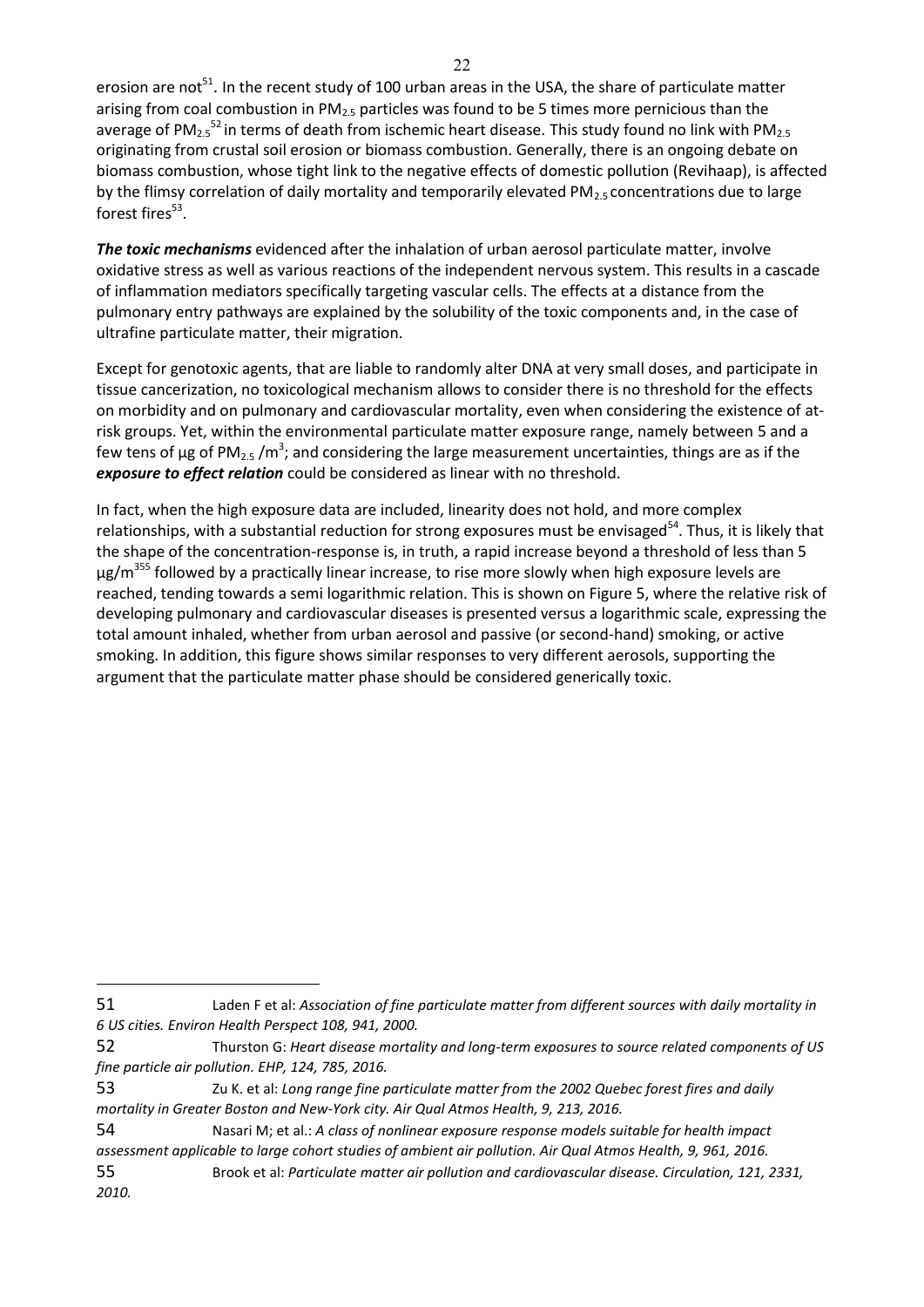Fig 5. Pope et al 2011<sup>56</sup>. Shape of the exposure relation between the relative risk coefficient and the logarithm of the total daily amount inhaled from urban aerosols and passive smoking (on the left) and active smoking (on the right), for different pulmonary and cardiovascular diseases.



## 2-2-2-5. Hypotheses Made for the Evaluation of the Consequences on Health of Different Carbon-Based Sources of Energy.

 The exposure-response relation that characterizes the mortality and morbidity associated with air pollution is used to evaluate the impact specific to each carbon-based source of energy. The basic hypothesis is that the toxic pollutants involved are common to the different sources and can be modeled from a few constituents. This work was developed

<sup>56</sup> Pope CA: *Health effects of particulate matter air pollution EPA wood smoke webinar, July 28,* 

*<sup>2011.</sup>*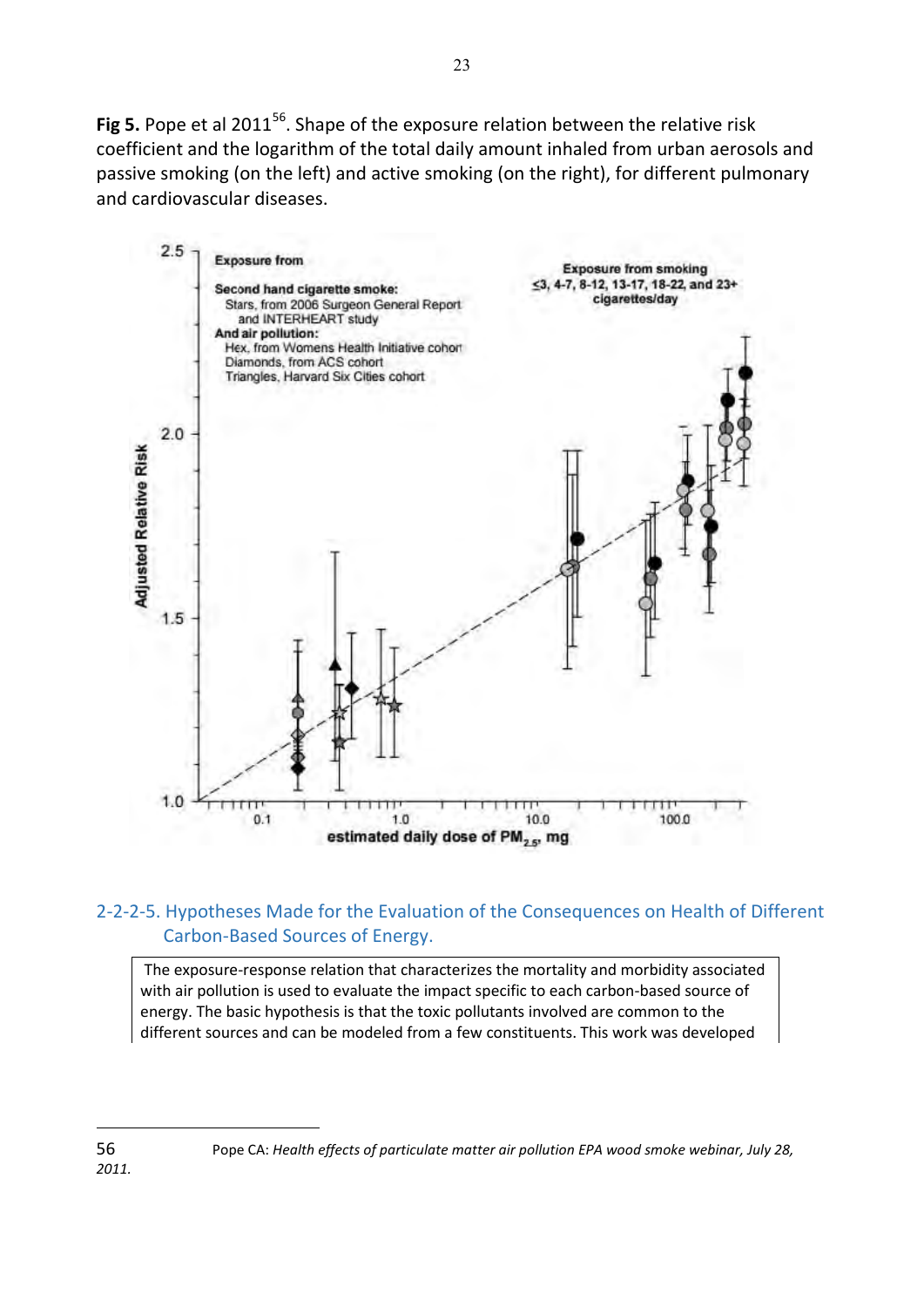**The essential part of the health impacts is attributed to particles expressed in PM10, for acute effects, and in PM2.5, for chronic effects.** The acute effects of ozone, which can be differentiated from those of particulate matter, are added and the systemic effects of metals and toxic organic compounds are also considered although these hardly modify the overall impacts ${}^{58}$ .

From this perspective, the health impact of **SO2 and NOx** is considered only insofar as they are sources of particulate matter. Although there are no toxicological data that would allow an evaluation of their potential, a review of the literature available convinced ExternE to decide that: nitrates have 0.5 times the toxicity of PM<sub>10</sub> and sulfates have the same toxicity as PM<sub>10</sub>, these having 0.6 times the toxicity of  $PM<sub>2.5</sub>$ . It was also agreed that the primary particles from power plant chimneys were equivalent to PM<sub>10</sub> while those emitted by mobile sources in road traffic have 1.5 times the toxicity of PM<sub>2.5</sub>. Moreover, the evaluation of the health impact requires modeling the atmospheric **dispersion of the pollutants** from their source of emission to distances of several thousand kilometers, while considering the specific characteristics of each installation. These pollutants are transported by the wind and diluted by atmospheric turbulence until they are deposited to the ground by either dry or wet diffusion (rain).

As primary aerosols are not significantly altered at less than 50 km from their source of emission, ExternE uses a simple, Gaussian straight-line propagation model. However, at larger distances, chemical reactions occur in the atmosphere to form secondary pollutants such as ozone, sulfates and nitrates whose behavior is approached with more complex Lagrangian models. Moreover, the characteristics of massive, local, stationary emissions from power plant chimneys need to be modeled differently from those of mobile sources

#### **The validation of these models has been possible in certain circumstances thanks to actual measurements. Variations on the order of a factor 2 have been observed <sup>59</sup> .**

The synthesis obtained from these models gives an evaluation of the cumulative damage expected according to the distance from the emission source (Fig.6).

57 *Synthesis in Hidden costs of Energy: Unpriced consequences of energy production and use. National Academy of Science 2009.*

58 ExternE: *Externalities of Energy, Methodology Update EUR 21951, 2005.*

 $\overline{a}$ 

59 ExternE-Pol: *Final technical Report*, Rabl A Spandaro J coordinators, 2nd version Aug 2005.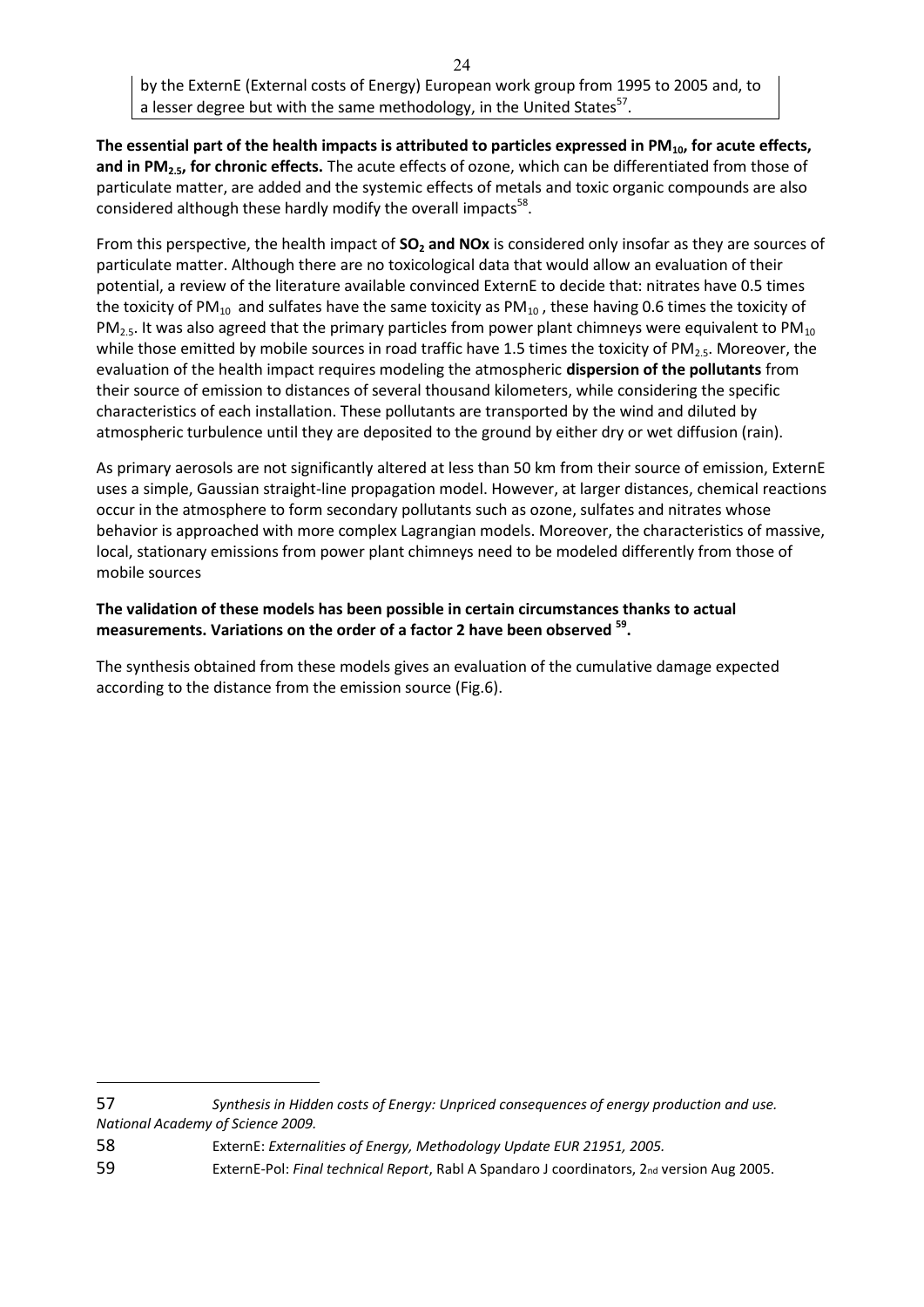## Fig. 6. Modeling of the expected cumulative damage distribution according to the distance from the source in *ExternE Methodology update 2005*.

*Note the importance of the dispersion of Total Suspension Particulates (TSP) with sizes under 5µm; 50% of their impact is located at a distance exceeding 5,000Km.* 



For systemic pollutants the modeling must be more thorough so as to include deposits to the ground as well as transfers to water and various levels of the food chain. Indeed, for some toxic pollutants, ingestion may constitute the main impact pathway (As, Hg, Pb, dioxins). On the other hand, the carcinogenic effects of formaldehyde, CrVI, Ni and Cd are observed only after inhalation; taking into consideration their action on the food chain would not be justified $^{60}$ .

## 2-2-2-6. Health Impact of Carbon-Based Sources of Energy

The quantification of the health impact requires choosing the relevant parameters, whether exposureeffect or concentration-effect. For particulate matter and ozone, these parameters originate from air pollution epidemiology. They are derived from a linear no threshold<sup>61</sup> relation applied to the in-air concentration versus morbidity and mortality.

Among the possible values, ExternE 2005 selected the following:

#### *For acute impacts observed within a few days after exposure:*

A mortality increase of 0.6% per additional 10 $\mu$ g/m $^3$  of PM $_{10}$ A mortality increase of 0.3% for a 10µg O3 increase averaged over 8 hours

### *For infant mortality in the first year of life:*

 $\overline{a}$ 

After exposure in the first two months of life: a 4% increase per 10 $\mu$ g/m $^3$  of PM $_{10}$ 

60 *ExternE: Externalities of Energy, Methodology Update EUR 21951, 2005.*

61 **In the case of ozone, no data under 100** $\mu$ g/m<sup>3</sup> are available and the WHO recommends that only periods of exposure above 70 $\mu$ g/m<sup>3</sup> (35ppb) be considered.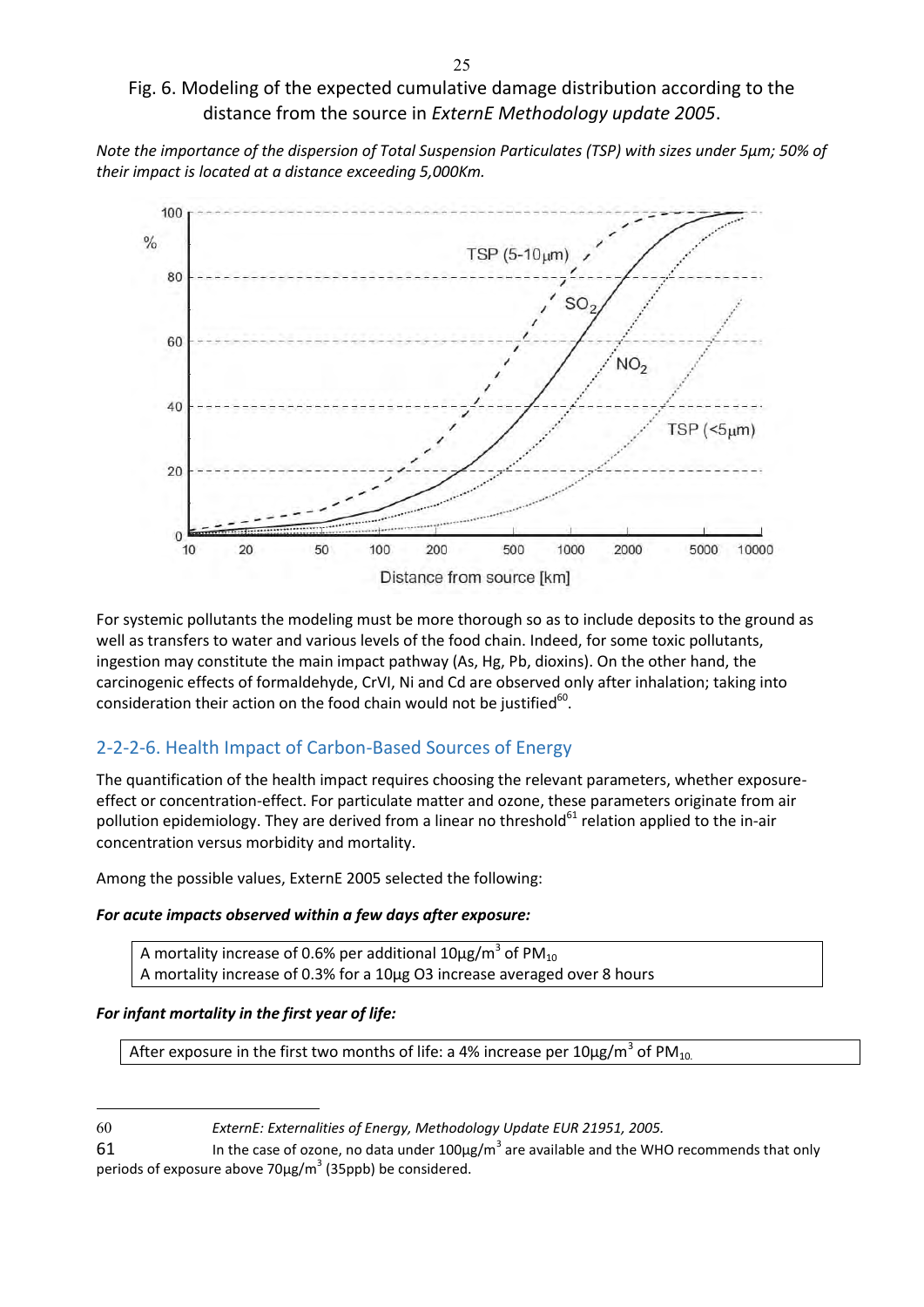26

#### *For chronic effects:*

A mortality increase of 5% per additional 10µg/m<sup>3</sup> of PM<sub>2.5</sub>. This evaluation includes mortality induced by acute effects.

In terms of morbidity several health markers are available for PM<sub>10</sub>s per 10  $\mu$ g/m<sup>3</sup> and per year:

- **-** New cases of *chronic bronchitis*: for 100,000 adults: 26.5 cases.
- **-** *Hospital admissions* for respiratory diseases: 7.03 cases per 100,000 individuals among the general public; - 4.34 cases for hospital admissions in cardiology.
- **-** *Number of doctor's appointments for asthma*: among 1000 patients: 1.18 for children aged 0-14; 0.5 for ages 15-64; and 0.95 for adults aged 65+.
- **-** *Number of doctor's appointments for upper respiratory diseases* among 1000 patients: 4 for children aged 0-14; 3.2 for ages 15-64; and 4.5 for older persons.
- **-** *Annual number of days of bronchodilator use* in 1000 asthmatic patients: 180 for children aged 5- 14 and 912 for confirmed asthmatic adults.
- **-** *Symptom worsening* in adults with chronic respiratory diseases: 30% increase.

And for effects that are attributable to **ozone**, with an 8-hour mean exposure per year and per 10 μg/m<sup>3</sup>:

*- Hospital admissions* per 100,000 adults aged 65+: 11.5*.* 

*- Doctor's appointments for allergic rhinitis* per 1000 patients: 3 for children aged 0-14 and 1.6 for adults aged 15-64.

*- Annual number of days of bronchodilator use* in 1000 asthmatics: 310 for children aged 5 – 14; 730 in confirmed asthmatic adults aged 20+.

In addition to these effects that have been directly evidenced by epidemiology, modeling shows that others can be expected. ExternE recommends using the EPA-IRIS parameters for the assessment of systemic carcinogens.

In the case of lead (Pb) for which the confirmed risk is an IQ point decline proportional to the amount absorbed during the first two years of life, the parameter retained is 0.014 IQ points per year per  $\mu$ g/m<sup>3</sup> per person in the general population. This assessment allows for the proportion of the population aged under two and the coefficient that correlates lead concentration in the air to blood lead concentration; it also includes the contribution from ingestion following deposits on the ground.

## 2-2-2-7. Evaluation of the Loss of Life Expectancy

 $\overline{a}$ 

In most cases, the health damage indicators are expressed in relative risk by comparing the ratio of observed cases after exposure to an excess concentration of the toxic component considered to the number of existing cases without this excess exposure.

The relation of mortality to PM<sub>2.5</sub> concentration in Europe can be rendered<sup>62</sup> by a simple linear log function:  $\Delta Y = Y_0 - (1-e^{-\beta \Delta X})$  where  $\Delta Y$  is the decrease in the number of deaths which would be associated to a ΔX decrement in PM<sub>2.5</sub> concentration;  $\beta$  is the slope of the logarithm of mortality versus PM<sub>2.5</sub> concentration; in the case of a relative risk RR, observed for an exposure to 10μg/m<sup>3</sup> the value is: β = ln(RR/10).

The probability of mortality decrease per age group is, itself a function of the same  ${\rm e}^{^-\beta\Delta x}$  factor. By using mortality charts that give survival probabilities per age bracket, it is possible to calculate the expected life-expectancy gains per avoided exposure; these are generally expressed as a life expectancy gain at age 30. The evaluation of impacts on child populations requires a different approach.

<sup>62</sup> Santé Publique France : *Impacts de l'exposition chronique aux particules fines sur la mortalité en France continentale et analyse des gains de santé de plusieurs scénarios de réduction de la pollution. 2016.*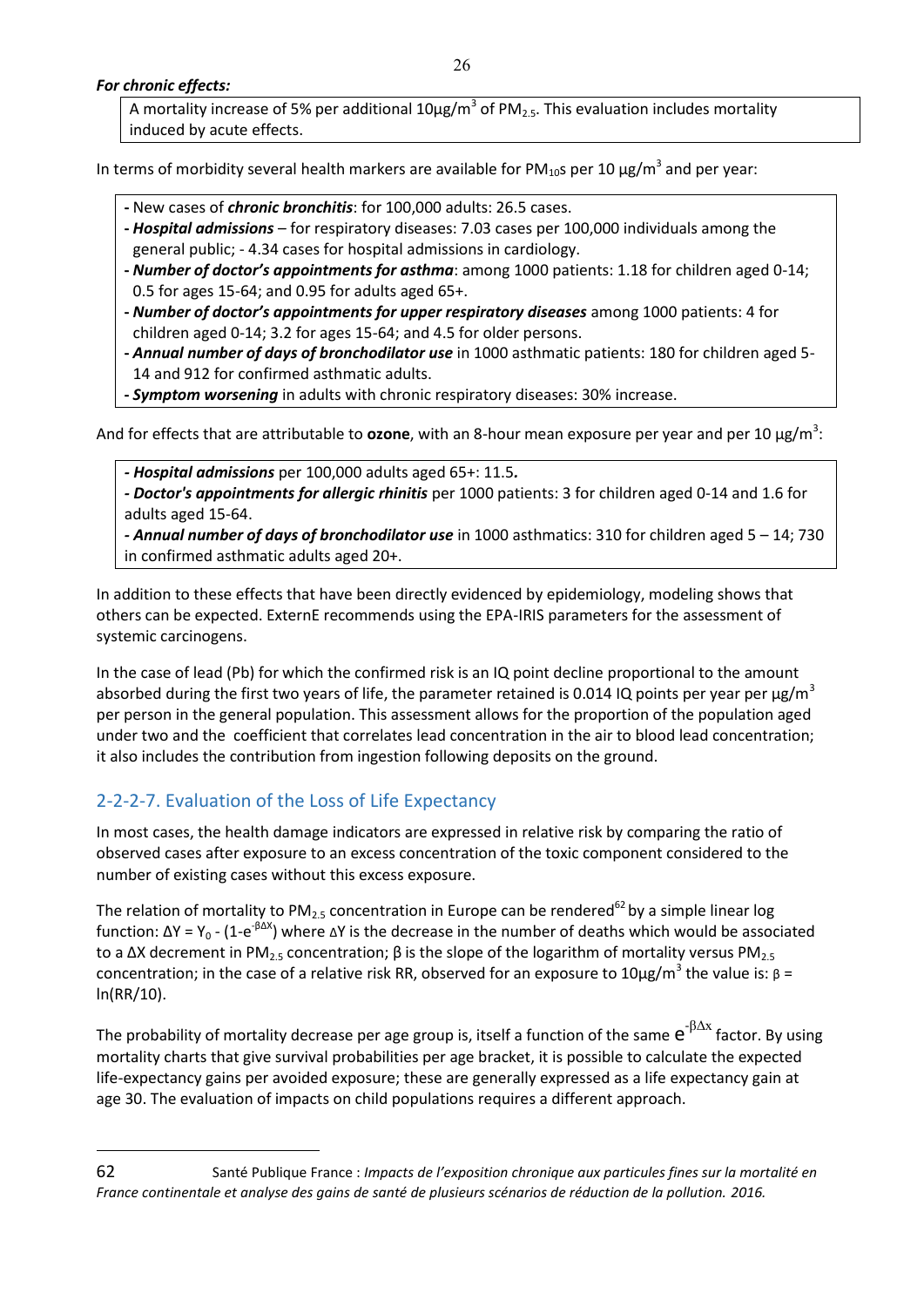ExternE uses a slightly different method with results that are comparable to those derived from the use of mortality charts. This results in a simplified expression<sup>63</sup> with a proportional relation of the PM<sub>2.5</sub> concentration to the years of life lost within the range of usual exposure levels. Despite the non-linear factors that determine it, this property allows the definition of a generic value for Europe, namely 0.22 days of life lost per 1-year exposure to a  $1 \mu$ g/m<sup>3</sup> excess.

A synthesis was proposed for all of Europe exposed to carbon-based energy fallouts, taking into account the density of the populations affected by the local dispersion of the plume in addition to the data derived from the regional model, Table 6.

Table 6. Mortality impact of carbon-based energies in Europe in 1998: NewExternE 2004<sup>64</sup>

|                | <b>Total Emissions</b><br>N years of life lost (YOLL) | <b>Power Production Plants</b><br>N years of life lost (YOLL) |  |  |  |
|----------------|-------------------------------------------------------|---------------------------------------------------------------|--|--|--|
| Within the EU  | 2.070.000                                             | 420.000                                                       |  |  |  |
| Outside the EU | 170,000                                               | 70.000                                                        |  |  |  |

For a total of 2.2 million years of life lost, with a loss per case evaluated at 5 years, these figures correspond to about 450,000 premature deaths for the year 1998.

## 2-2-2-8. Damage Distribution According to Distance

The impacts of the emissions beyond the emitting source borders can be evaluated fixed sources, as was done for coal-fired power plants in Europe, based on measurements at the source and local and regional dispersion modeling (see Table. 7)

Table 7- Premature deaths attributable in 2013 to various European coal-fired power plants. Each line shows the contribution of the various countries to premature deaths in the country considered. The figures displayed against an orange background highlight instances with more than 50 excess premature deaths; the blue boxes show each country's contribution to its own total premature deaths: Europe's Dark Cloud 2016<sup>65</sup>.

63 Leksell I Rabl A.: *Air pollution and mortality: quantification and valuation of years of life lost. Risk Analysis, 21, 843, 2001.*

<sup>64</sup> NewExt: *New Elements for the Assessment of External Costs from Energy Technologies. Friedrich R coordinator Final Report Sept 2004.*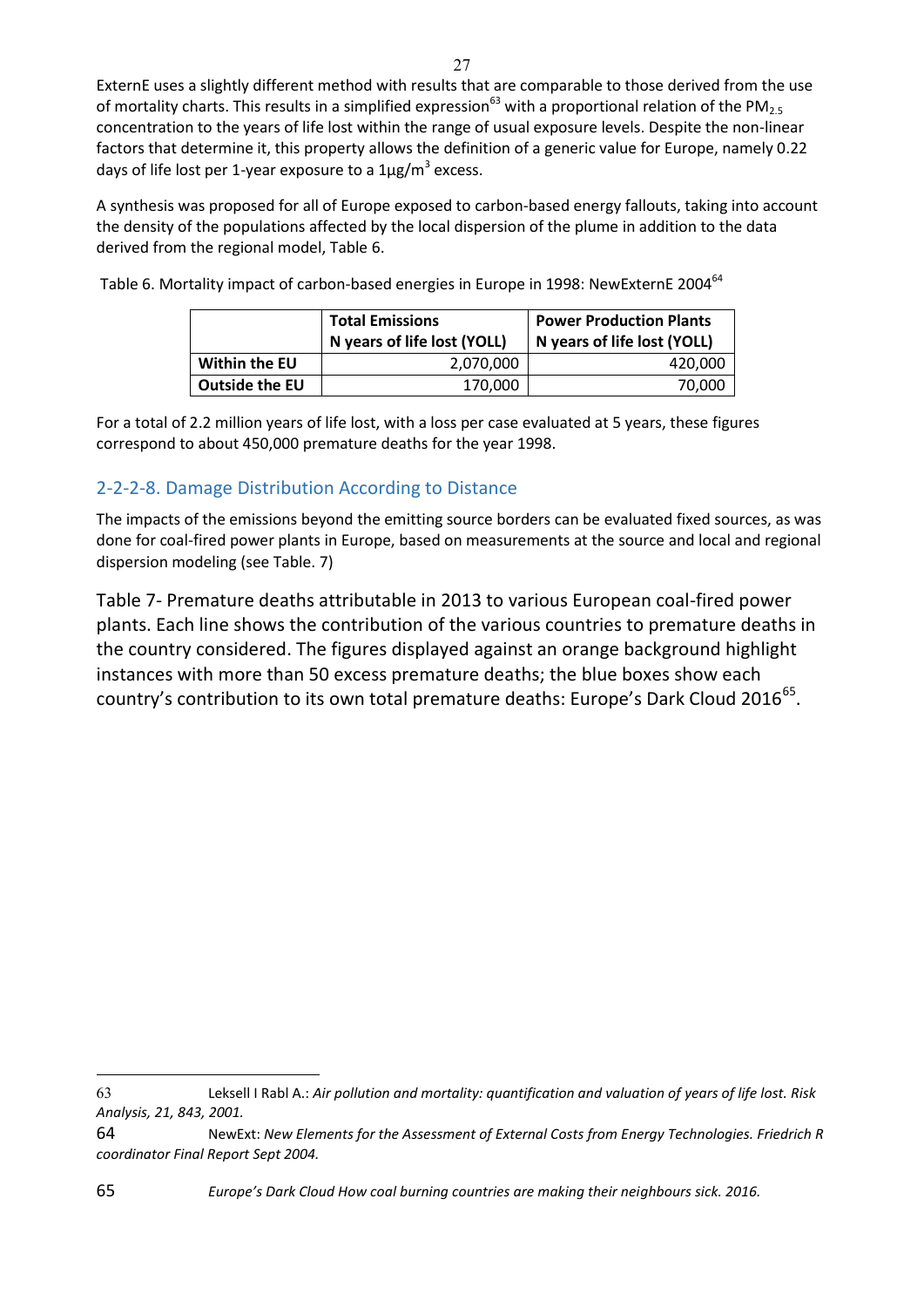| IMPACTED<br>COUNTRY | ß<br><b>EMITTING COUNTRY</b> |        |                |               |                     |                |        |        |                |                 |                |                 |                 |               |                |                |                |                |                |                    |                 |
|---------------------|------------------------------|--------|----------------|---------------|---------------------|----------------|--------|--------|----------------|-----------------|----------------|-----------------|-----------------|---------------|----------------|----------------|----------------|----------------|----------------|--------------------|-----------------|
| ô)                  | Academa                      | Begium | Balgaria       | Card Republic | Demark              | Friand         | France | Germay | Coast of       | Negati          | treand         | ñ               | Netherlands     | <b>Poland</b> | Per bag at     | Romania        | Siyakia        | Styesis        | 易              | Kingdom<br>United: | N <sub>11</sub> |
| Austria             | o                            | ö      | 10             | 30            | ó                   | $\sigma$       | ö      | 50     | $\mathbf{0}$   | oi              | $\mathbf{0}$   | 10              | ΰł              | i 10          | 0              | 10             | 10             | $\theta$       | $\mathcal{O}$  | $\overline{0}$     | 238             |
| Belgium             | 0                            |        | $\overline{0}$ | 20            | $\mathfrak{g}$      | o              | 20     | 270    | $\mathbf{0}$   | $\mathfrak{a}$  | Ú.             | ö.              | 20              | 50            | $\alpha$       | D              | ٥              | O.             | 10             | 100                | 518             |
| Bulgaria            | o                            | ٥      | 190            | 10            | ø                   | $\mathbf{0}$   | ø.     | TO     | 20             | O.              | o              | ò               | D               | 90            | $\overline{0}$ | 260            | 10             | $\theta$       | $\Omega$       | $\overline{0}$     | 強               |
| Czech Republic      | o                            | b.     | 10             | 10            | o                   | ö              | ø      | 170    | D              | 10              | o              | ö               | O)              | 220           | o              | 10             | 20             | ū              | D.             | 10                 | 奇斯              |
| Denmark             | D.                           | Ø1     | O.             | 10            | a                   | ۰              | 0      | 40     | O.             | σı              | $\mathbf{0}$   | o.              | 01              | 30            | O)             | O              | Ø.             | 01             | D              | 40                 | 1á)             |
| Finland             | O.                           | 6      | $\mathfrak{g}$ | o             | o                   | 10             | O.     | D      | û              | O.              | D.             | b.              | ö               | 10            | o              | 0              | ó              | $\mathbf{0}$   | o              | $\Omega$           | m               |
| France              | 0                            | 10     | O.             | 70            | $\alpha$            | $\alpha$       | 韧      | 490    | o              | O.              | 10             | 40              | 40              | 160           | 10             | o              | 10             | 10             | 110            | 150                | 1399            |
| Germany             | o                            | 20     | 10             | 390           | 20                  | 10             | 90     | DSD    | O              | 20              | 10             | 10              | 130             | 620           | o              | TO             | 50             | O.             | 40             | 500                | 3.839           |
| Greece              | $\mathbb{O}$                 | ö      | 200            | 30            | O)                  | $\overline{O}$ | ō      | 10     | 1601           | 101             | 0 <sub>1</sub> | 20              | 01              | 310           | O.             | 270            | 20             | D1             | 10             | ö                  | 1,050           |
| Hungary             | D                            | O,     | 70             | 50            | Oi                  | οi             | o      | 60     | 10             | 10              | 0 <sub>1</sub> | 10              | 0i              | 350           | o              | 90             | 40             | D.             | 0 <sup>i</sup> | 10                 | 780             |
| ireland             | D                            | ò.     | $\overline{0}$ | ö             | 0                   | ö              | o.     | D      | ö              | O.              | ۵              | ö               | o.              | ö             | ō              | $\overline{0}$ | ö              | $\overline{0}$ | D              | 40                 | 当               |
| <b>This</b>         | ۵                            | ó      | 40             | 116           | ó                   | 0              | ĐŌ.    | 170    | 40             | 10 <sub>1</sub> | O.             | æ               | 10 <sub>1</sub> | 430           | 10             | 68             | 40             | 130            | 100            | 30                 | 1,619           |
| Netherbirds         | 0                            | ø.     | Ü.             | 30            | $\Omega$            | $\alpha$       | 20     | 270    | $\overline{0}$ | αi              | 10             | o               | 20              | 80            | G.             | Ū.             | 30             | õ              | 10             | 160                | 专题              |
| <b>Foland</b>       | ö                            | Ō.     | 30             | 180           | $\Omega$            | 10             | 10     | 210    | O.             | 40              | O.             | 10              | <b>10</b>       | 7.140         | a              | 40             | 120            | $\overline{0}$ | 10             | 40                 | 1.899           |
| <b>Fortugal</b>     | o                            | ö.     | ū.             | O             | ò                   | ö              | ø      | 10     | ö              | o               | D.             | ö.              | 0 <sup>1</sup>  | 0             | 13             | O              | $\ddot{\circ}$ | ō.             | 150            | 10                 | 139             |
| Romania             | Ď.                           | Ŏ.     | 370            | 30            | o                   | o              | ٥      | 30     | 20             | 10              | 0              | 10              | $\mathbf{0}$    | 260           | o              | 516            | 30             | 0              | D              | 10                 | 12回             |
| <b>Slovakia</b>     | $\alpha$                     | ó      | 18             | 20            | $\ddot{\mathbf{0}}$ | O.             | ö      | 20     | Ü.             | 101             | o              | ٥               | 01              | 150           | O.             | 20             | BN.            | $\mathbf{0}$   | $\Omega$       | $\Omega$           | 250             |
| Slovenia            | ö                            | ŏ.     | O.             | 10            | $\overline{0}$      | 0              | ö      | T0     | $\circ$        | O)              | Ő.             | 10 <sup>7</sup> | D.              | 30            | ia.            | O              | ö              | m              | D              | o                  | m               |
| Seain               | 0                            | Ø.     | O.             | 20            | O.                  | ٥              | 10     | 70     | O.             | o.              | 0              | 30              | 10              | 40            | 60             | $0^{\circ}$    | Ø.             | 10-            | 647            | 60                 | 1.170           |
| Unided Kingdom      | D.                           | ó      | O,             | 40            | ò,                  | 10             | 80     | 230    | $\mathbf{0}$   | G.              | 50             | ٥               | 20              | LYD.          | 0              | D.             | 10             | O,             | 20             | 50                 | 21.00           |
| Other EU countries  | 01                           | Ö.     | 20             | 40            | $\overline{0}$      | 10             | 10     | 80     | 20             | 10              | $\mathbf{0}$   | 20              | 0 <sub>1</sub>  | 210           | $\overline{0}$ | 30             | 20             | 101            | 20             | 50                 | 570             |
| Non-EU countries    | $\Omega$                     | ŏ.     | 510            | 30            | $\theta$            | 30             | 20     | 270    | 770            | 50              | o              | 莭               | 10!             | /400          | 10             | BS0            | 30             | 20             | XO             | 110                | 4,319           |
| TUTAL               | 28                           | 船      | 1.579          | MN            | Đ                   | 190            | 390    | 4,350  | 50             | 2回              | 119            | 828             | <b>290j</b>     | 5,830         | 110            | 2,178          | 549            | 200            | 1,538          | <b>2.870</b>       | 19440           |

#### <span id="page-27-0"></span>2-2-3. Other Sources of Energy

Most of the health impacts related to other types of energy, apart from those of accidental situations, result from the utilization of carbon-based sources of energy during their life cycle.

The distinctive characteristic of the wind and photovoltaic sectors is the heavy health burden that heavy metals involved in their implementation represent.

The comparative significance of the different agents of health damage for the various sectors, in particular the carbon-free sectors, was evaluated in NewExternE 2004. This is shown in Table 8, which does not provide information on the relative harm caused by the different sectors but gives, for each of them, the relative importance of the associated toxic pollutant contributions.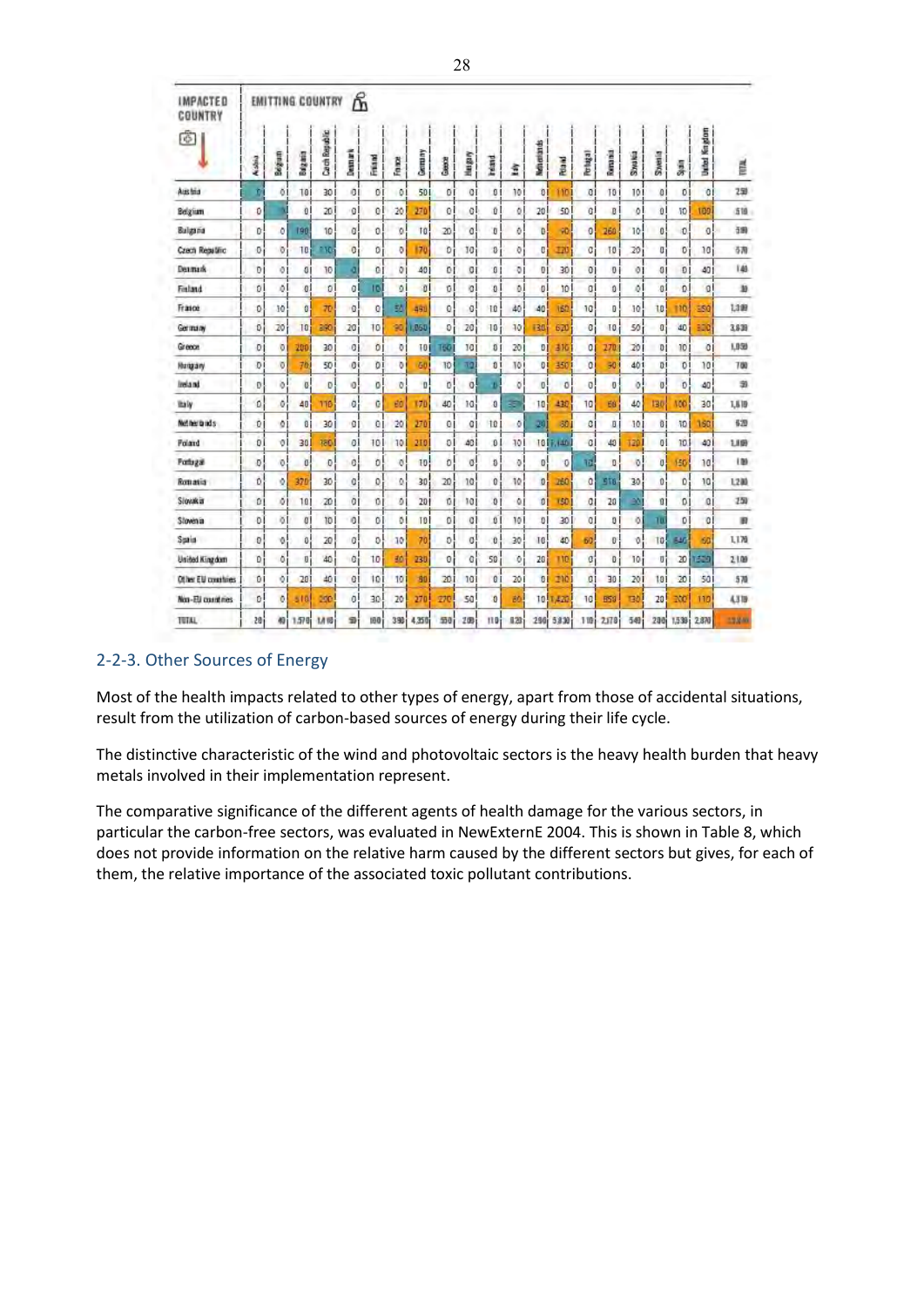Table 8. Respective share of 100% of the health damages attributed to primary pollutants from different sources of energy according to NewExternE 2004.

|                | SO <sub>2</sub> | N <sub>0</sub> x | Primary<br>PM <sub>2.5</sub> | <b>NMVOC</b> | <b>Heavy Metals</b> | Radiation       |
|----------------|-----------------|------------------|------------------------------|--------------|---------------------|-----------------|
| lignite        | 59              | 11               | 30                           |              |                     |                 |
| coal           | 44              | 34               | 22                           |              |                     | pm <sup>*</sup> |
| Fuel oil       | 63              | 28               | 6                            | 1,5          | 1,5                 |                 |
| gas            | 15              | 70               | 10                           | 5            |                     |                 |
| PV             | 26              | 30               | 20                           |              | 22                  | 2               |
| Wind**         | 16              | 15               | 33                           | 1            | 32                  | 2               |
| <b>Nuclear</b> | 5.2             | 6.3              | 10,5                         |              | $\overline{2}$      | 76              |

\* The 2016 UNSCEAR report remarks that modern coal power plants engage nearly twice as much collective radiation dose per standardized electricity production unit as nuclear power plants, because coal contains natural radionuclides, but the share of this component in its global health risk remains marginal compared with the other toxic actors of the coal sector.

\*\* Concerning wind turbines, the effects that are attributed to the noise they generate, in particular infrasound is a specific issue. The alleged symptoms are: sleep disturbance, headaches, vertigo, and tinnitus symptoms. A recent meta-analysis does not, however, confirm the causal link with exposure to noise, at best, it demonstrates a tolerance threshold for background noise below 35dB<sup>66</sup>. Moreover, the measurements taken on site show that the protection offered by the limitation of audio frequencies guarantees protection from infrasound<sup>67</sup>. These points are confirmed by the ANSES<sup>68</sup>, which does not support the hypothesis of a specific vibroacoustic disease (VAD) but identifies an environmental intolerance syndrome to wind turbines that sparked off the complaints of many locals. The cause, whatever it may be, is still being debated, and an epidemiological assessment of this negative effect remains to be done.

#### <span id="page-28-0"></span>2-2-4. Standardization and Comparison of the Risks Involved in the Electricity Production Process

The results of European and American overviews of energy externalities made it possible to rank the sectors according to the damages attributed per TWh. The results can be expressed years of life lost as in Rabl and Spandero<sup>69</sup> Table 9:

## Table 9. *Years of life lost* per TWh after the year 2000 according to the different sources of energy in Europe

| Coal | Fuel | Gas | <b>Nuclear</b> | <b>Biomass</b> | Wind | Þν |
|------|------|-----|----------------|----------------|------|----|
|      |      |     | -              |                |      |    |

An equivalent per TWh study done in Sweden by Startfeld and Wickdahl<sup>70</sup> expresses its results in terms of the number of premature deaths as applied to Swedish emissions characteristics: Table 10.

<sup>66</sup> Schmidt JH et al: *Health effects related to wind turbine noise exposure: a systematic review.PLOS One, doi: 10.1371/journal.pone.01114183.*

<sup>67</sup> Berger M et al.: *Health based audible noise guidelines account for infrasound…Frontiers in Public Health. Doi: 10.389/pubh.2015.*

<sup>68</sup> ANSES : *Evaluation des effets sanitaires des basses fréquences sonores et infrasons dus aux parcs éoliens. Mars 2017*

<sup>69</sup> Rabl A Spandaro J *: Les coûts externe de l'électricité, revue de l'énergie, 525, 151, 2001.*

<sup>70</sup> Starfelt N Wikdahl CE Energy forum*: Economic analysis of various options in electricity generation taking into account health and environmental effects. Proceedings of Ecological Aspects of Electric Power Generation Wasaw, Nov 14, 2001.*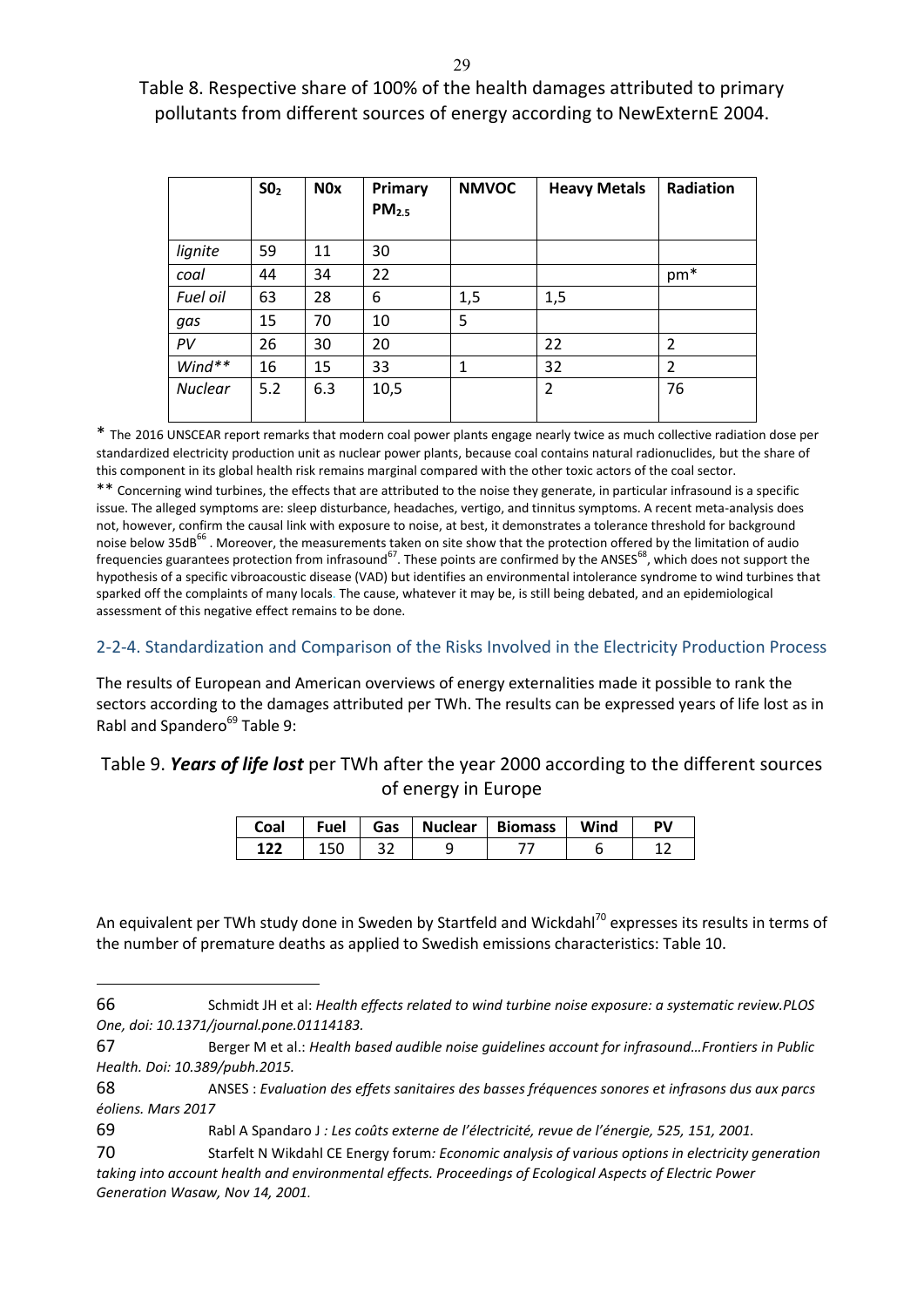## Table 10 *Number of Premature Deaths\** in Sweden per TWh according to different energy sources.

|  |  | Coal   Lignite   Fuel Oil   Gas   Nuclear   Biomass   Hydro   Wind |  |
|--|--|--------------------------------------------------------------------|--|
|  |  |                                                                    |  |

\*ExternE considers an average of 5 years of life lost per premature death.

And for the United Kingdom, the more complete study by Markandya and Wilkinson<sup>71</sup> indicates the number of deaths and accidents as well as the number of serious diseases as shown in Table 11.

### Table 11. *Number of Premature Deaths, Lethal Accidents and Diseases* per TWh in the United Kingdom according to different energy sources.

|                           | Coal | Lignite | <b>Fuel Oil</b> | <b>Biomass</b> | Gas  | <b>Nuclear</b> |
|---------------------------|------|---------|-----------------|----------------|------|----------------|
| <b>Number of</b>          | 0.12 | 0.12    | 0.03            |                | 0.02 | 0.02           |
| <b>Accidents</b>          |      |         |                 |                |      |                |
| <b>Number of Deaths</b>   | 24.5 | 32.6    | 18.4            | 4.6            | 2.8  | 0.05           |
| <b>Number of Diseases</b> | 225  | 298     | 161             | 43             | 30   | 0.22           |
|                           |      |         |                 |                |      |                |

In 2012, in the United States, the Forbes magazine published an evaluation without quoting its sources, that attributed the following numbers of **premature deaths** per TWh of electricity produced per energy sector: 15 for coal, 36 for oil, 4 for gas, 24 for biomass, 0.4 for solar, 0.15 for wind, 1.4 for hydraulic and 0.09 for nuclear. Barring a few exceptions these data are comparable to those issued from ExternE within a factor of 2.

In terms of effects on health, the choices of energy supply mix strongly affect global impacts. Taking the risk coefficients per TWh calculated by Rabl and Markandya, the comparison of the expected impacts from the production of electricity in 2015 would forecast: in France (546 TWh) 7,300 years of life lost and 460 premature deaths and in Germany (647 TWh) 41,300 years of life lost and 8,400 premature deaths.

# <span id="page-29-0"></span>3. – Conclusion

A great number of unknowns remain regarding the quantification of health damage attributable to different sources of energy.

Regarding nuclear energy, it is mostly the validity of the extrapolations of risks for doses far below natural radioactivity that may justify reevaluations. However, the well-known exposure levels and the long-standing validation of the dose-effect relation, allow a global risk estimate that is unlikely to be questioned when what is at issue is the ranking of risks.

Nuclear accident management does, nevertheless, raise an unresolved issue: the evaluation of indirect harm to health associated in the long-term with the disorganization of health care systems, and with the impacts of deficiencies and psychopathological effects attributable to the social chaos left in the wake of the catastrophe. Because this was not taken into account at Chernobyl, the way was left open, in the media and among certain dissident scientists, for a confusing evaluation of the causes of health deterioration in the regions affected by the accident. The outcome of these indirect effects can be extremely serious, it exceeds by far the radiation-induced impacts on health. This lesson was kept in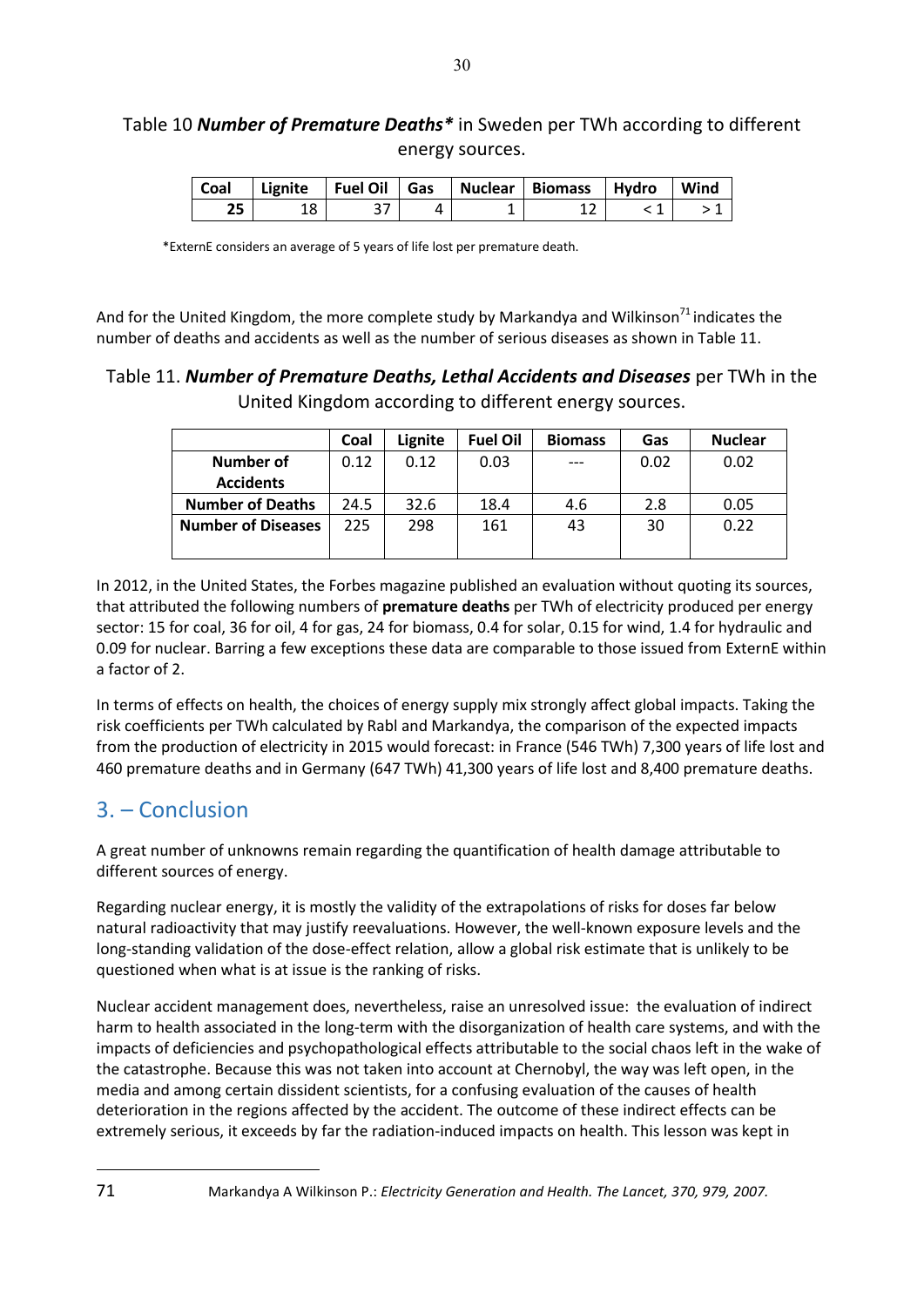mind at Fukushima where the population was promptly taken care of. This attitude and the implementation of sufficient means of assistance and epidemiological control should allow a better evaluation of the cost of this component of the health risk specific to nuclear facilities.

For carbon-based sources of energy, the main evaluation difficulty stems from lack of knowledge concerning the interactions between air pollutants. No doubt that urban air pollution is responsible for about one in every nine premature deaths, the loss of 9 life expectancy months and is also related to an increase in morbidity in Europe<sup>72</sup>. But, the challenge remains, not only to identify all the primary causes, but also, to determine for each respective source of particulate matter and gases, its own degree of toxicity, while the toxicity is observed only within the context of variable mixtures of these with natural and anthropogenic constituents of a different nature.

It is likely that this uncertainty is the source of the sometimes inconsistent evaluations concerning health impacts. The direct proofs of the involvement of sulfates are relatively weak and those of nitrates are non-existent, leading to a delicate situation, since sulfates and nitrates constitute up to 80% of the impact attributed by way of their contribution to  $PM_{10}$  and  $PM_{25}$ . In fact, we have no exposure marker that would also be an impact indicator allowing optimized prevention by selectively eliminating the most toxic component(s) involved.

However, all these uncertainties do not affect the general ranking of health costs associated to the different energy production sectors, so much larger is the cost due to carbon-based energies as compared to that of the other sectors. This cost anticipates a number of deaths on the order of 100 million premature deaths world-wide for a period of exposure corresponding to a complete lifespan. This cost is large enough to significantly impact the cost of carbon-free energies upstream and downstream from their production, particularly during iREL intermittence.

Regardless of how the damages manifest themselves, considering accidents as well as normal operating conditions, considering the heavy price paid by professionals and the general public, coal and oil are responsible for hundreds of thousands of deaths per annum in Europe, exceeding by far the other sectors. In comparison, nuclear and renewable energies are the leading role models in the industry; gas and biomass are at an intermediate level.

Mortality due to accidents, however catastrophic it may seem at the time, represents only a small share in the overall number of deaths: less than 0.5 % of (delayed) premature deaths caused by the energy sector mainly due to fossil fuels and nuclear power, the other sources of energy contributing a negligible amount. Thus, only by the delayed mortality evaluation is it possible to truly compare the level of hazard associated with each source of energy.

Per unit of energy produced, it appears that nuclear power contributes considerably less to delayed mortality than fossil fuels. One of the reasons for this is that the adverse effects of the nuclear sector occur only with serious accidents associated with significant radioactive contamination; whereas fossil fuels permanently contribute to delayed mortality due to the simple fact that using them entails air pollution.

In both cases, the evaluation of this delayed mortality is based on concentration-response relations resulting from epidemiological studies. For a radioactive contamination, the slope of this concentrationresponse is evaluated at 5% per sievert of effective dose. For air pollution, using the  $PM_{2.5}$  marker, the slope is about 5 % per 10  $\mu$ g/m<sup>3</sup> concentration of PM<sub>2.5</sub> in air. This means that living for 50 years in an atmosphere of 15-20  $\mu$ g/m<sup>3</sup> of PM<sub>2.5</sub>, as is the case in large French cities, is about equivalent in terms of delayed mortality as living for 50 years in an area contaminated by a radioactivity of 20 mSv per annum.

**Acknowledgments:** This work benefited specifically from the invaluable contributions of Bernard Durand